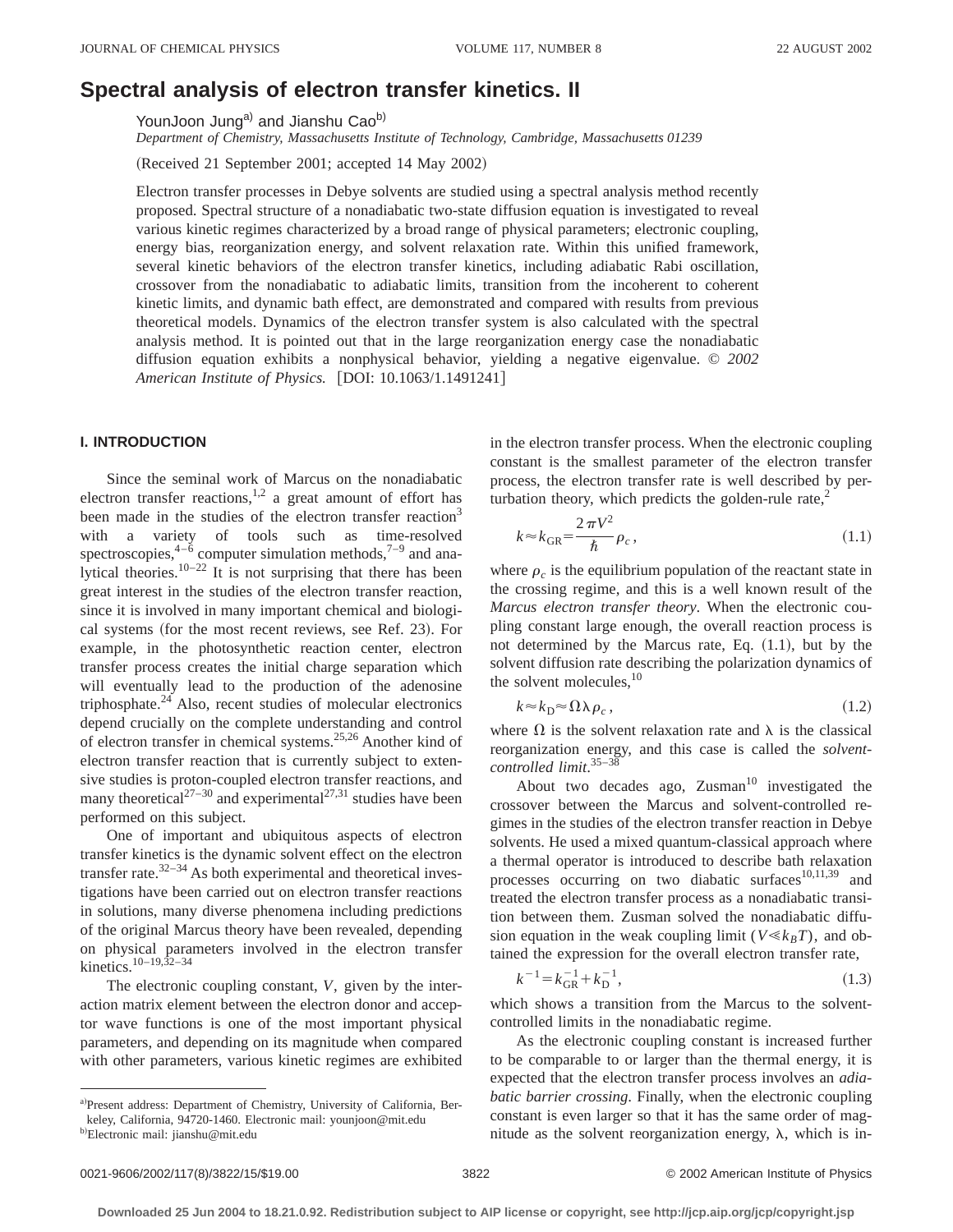deed the case for the mixed valence compounds,  $40-44$  the electronic states are delocalized on the lower adiabatic surface. Due to the delocalized nature of electronic states, an adiabatic picture is more useful than the diabatic one for analyzing the short-time dynamics in strongly coupled systems.45 In this picture, *electronic coherence* arises from Rabi oscillation between two adiabatic surfaces.

Although there have been several studies to bridge between the Marcus regime and the solvent-controlled regime using various approaches,  $10-19,35-38$  few have discussed the diverse kinetic regimes in a unified way, and often different approaches are taken in different regimes. It is thus desirable to investigate the effects of solvent dynamics on the electron transfer process in a unified approach for various parameter regimes.

As a general approach to describing condensed phase dynamics, we recently proposed a *spectral analysis method*. 22,42 Instead of focusing on dynamical trajectories of the reduced density matrix for dissipative systems, this methodology investigates *the spectral structure of the evolution operator for dissipative systems*, and it has been applied to the electron transfer process in mixed valence compounds to investigate the possibility of electronic coherence in those systems.<sup>42</sup>

In this paper we present a thorough analysis of the electron transfer kinetics in Debye solvents based on the spectral analysis method. The electron transfer rate constant extracted from the spectral analysis is compared with other previous results both in the nonadiabatic and adiabatic regimes, and the transition from the incoherent to coherent regimes is demonstrated by the spectral analysis method. When the solvent relaxation rate is very fast, it is found that the solvent dynamics has a significant effect on the Marcus curve. The spectral analysis method is also utilized as a density matrix propagation scheme. Preliminary results of the spectral analysis method focusing on symmetric reaction cases have been reported.<sup>22</sup>

The rest of the paper is organized as follows: The spectral analysis method of the nonadiabatic diffusion equation is formulated in Sec. II. Two important limiting cases are discussed in Sec. III. In Sec. IV comprehensive analysis of the spectral structure of the nonadiabatic diffusion equation is performed for a broad range of parameters, and diverse kinetic behaviors in electron transfer reactions are identified and characterized. We conclude in Sec. V by summarizing results obtained in this work.

# **II. THEORY**

We consider two electronic states,  $|1\rangle$  and  $|2\rangle$ , which represent the electron donor and acceptor sites of the electron transfer system, respectively, and they are coupled to each other via the electronic coupling matrix element, *V*. Moreover, each electronic state is coupled to bath degrees of freedom.

There have been extensive studies of the solvent effect on electron transfer dynamics in literature with various approaches.10–19,35–38 Considering that electron transfer processes are usually probed at room temperature in polar solvents, one can treat the bath degrees of freedom classically. Zusman and Yakobson-Burshtein<sup>10,11</sup> proposed a mixed quantum-classical evolution equation of the reduced density matrix,  $\rho(E,t)$ , independently, to investigate the solvent effect on electron transfer,

$$
\frac{\partial}{\partial t}\rho(E,t) = \mathcal{L}\rho(E,t) = (\mathcal{L}_B + i\mathcal{V})\rho(E,t). \tag{2.1}
$$

Here, *E* is the solvent polarization energy which plays a role of the reaction coordinate as first noticed by Marcus.<sup>1</sup>  $\mathcal L$  and  $V$  represent operators for the solvent relaxation dynamics and for the electronic transition between two states, respectively. Explicitly, Eq.  $(2.1)$  is written in terms of the density matrix elements,

$$
\dot{\rho}_{11} = \mathcal{L}_{11}\rho_{11} + iV(\rho_{12} - \rho_{21}),\tag{2.2}
$$

$$
\dot{\rho}_{22} = \mathcal{L}_{22}\rho_{22} - iV(\rho_{12} - \rho_{21}),\tag{2.3}
$$

$$
\dot{\rho}_{12} = \mathcal{L}_{12}\rho_{12} - i\omega_{12}\rho_{12} + i\frac{V}{\hbar}(\rho_{11} - \rho_{22}),
$$
\n(2.4)

$$
\dot{\rho}_{21} = \mathcal{L}_{21}\rho_{21} + i\omega_{12}\rho_{21} - i\frac{V}{\hbar}(\rho_{11} - \rho_{22}).
$$
\n(2.5)

The diagonal and off-diagonal matrix elements of the reduced density matrix  $\rho(E,t)$  represent populations of the electronic states and coherences between them, respectively, and  $\mathcal{L}_{ii}$ 's describe the relaxation process of classical bath over the free energy surfaces, with  $\mathcal{L}_{ii}$  defined on the free energy surface for the *i*th electronic state, and  $\mathcal{L}_{12}$  and  $\mathcal{L}_{21}$ defined on the averaged free energy surface. The functional form for the free energy surface in the electron transfer system is usually harmonic,  $7,46$ 

$$
U_1(E) = \frac{(E + \lambda)^2}{4\lambda},\tag{2.6}
$$

$$
U_2(E) = \frac{(E - \lambda)^2}{4\lambda} + \epsilon,\tag{2.7}
$$

where  $\lambda$  is the reorganization energy, and we assume  $\epsilon < 0$ without loss of generality. It is convenient to define  $\bar{U}$  and  $\hbar \omega_{12}$  are the average and the difference of the two free energy surfaces, respectively,

$$
\bar{U}(E) = \frac{U_1(E) + U_2(E)}{2} = \frac{E^2 + \lambda^2}{4\lambda} + \frac{\epsilon}{2},
$$
\n(2.8)

$$
\hbar \,\omega_{12}(E) = U_1(E) - U_2(E) = E - \epsilon. \tag{2.9}
$$

We set  $\hbar = 1$  for simplicity henceforth. This set of a mixed quantum-classical two-state equation has been previously derived by several authors<sup>13,16,17</sup> starting from the spin-boson Hamiltonian.47–51

We note that many chemically and biologically important electron transfer processes take place in an overdamped solvent environment. Then, the bath relaxation operators in Eqs.  $(2.2)$ – $(2.5)$  are modeled by one-dimensional Fokker– Planck operators  $\mathcal{L}_{ii}$ ,

$$
\mathcal{L}_{ii} = D_E \frac{\partial}{\partial E} \left( \frac{\partial}{\partial E} + \beta \frac{\partial U_i(E)}{\partial E} \right),\tag{2.10}
$$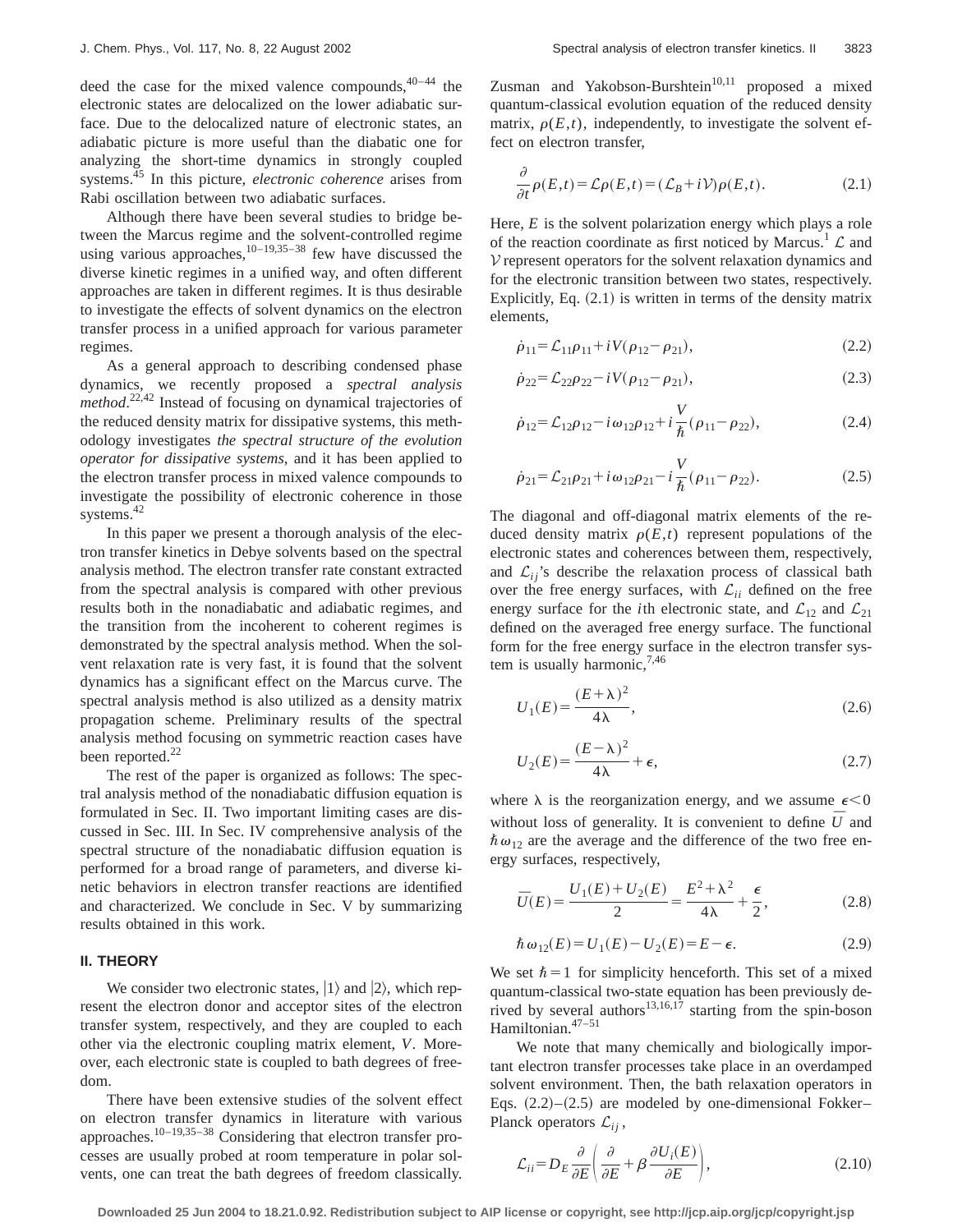$$
\mathcal{L}_{12} = \mathcal{L}_{21} = \frac{\mathcal{L}_{11} + \mathcal{L}_{22}}{2}
$$
  
= 
$$
D_E \frac{\partial}{\partial E} \left( \frac{\partial}{\partial E} + \beta \frac{\partial \overline{U}(E)}{\partial E} \right),
$$
 (2.11)

where  $\beta=1/(k_BT)$ .

The Fokker–Planck equation models the relaxation process of the density matrix element as a diffusion process in the energy space and various parameters are identified; energy diffusion constant,  $D_E = \Omega \Delta^2$ , fluctuation of the solvent polarization energy,  $\Delta^2 = \langle E^2 \rangle = 2\lambda k_B T$ , and characteristic timescale of a Debye solvent  $\tau_D = 1/\Omega$ . The correlation function of the solvent polarization energy is given by a single exponential form in a Debye solvent,

$$
C(t) = \langle E(t)E(0)\rangle = \Delta^2 \exp(-\Omega t). \tag{2.12}
$$

Note that since the nuclear dynamics is modeled by the Fokker–Planck operator, the possibility of the vibrational coherence is not considered in this model of electron transfer dynamics.

We investigate the spectral structure of the nonadiabatic diffusion operator,  $\mathcal{L}$ , by calculating eigenvalues,  $\{Z_{\nu}\}\$ , and corresponding right and left eigenfunctions,  $\{|\psi^R_{\nu}\rangle\}$  and  $\{\langle \psi_\nu^L|\},\$ 

$$
\mathcal{L}|\psi^R_{\nu}\rangle = -Z_{\nu}|\psi^R_{\nu}\rangle,\tag{2.13}
$$

$$
\langle \psi_{\nu}^{L} | \mathcal{L} = -Z_{\nu} \langle \psi_{\nu}^{L} |.
$$
\n(2.14)

Because the nonadiabatic Liouville operator is non-Hermitian, the eigenvalues are generally given by complex values, and the right and left eigenfunctions corresponding to the same eigenvalue are not simply the Hermitian conjugate to each other.<sup>52</sup>

The method of eigenfunction solution is well known for the diffusion process on the harmonic potential energy surface as discussed in Appendix  $A<sup>53</sup>$  Unlike the diffusion problem on the single potential energy surface, however, there have been limited studies on the nonadiabatic diffusion problem involving more than a single potential energy surface. Cukier and co-workers have calculated the electron transfer rate by calculating the lowest eigenvalue of the nonadiabatic diffusion equation in the weak-coupling regime.<sup>17</sup>

In this paper, the eigenfunctions of  $\mathcal{L}_{12}$  are used as our basis set to represent the nonadiabatic diffusion equation. In principle, one could have chosen the eigenfunctions of  $\mathcal{L}_{11}$  or  $\mathcal{L}_{22}$  as basis functions; however, in that case one has to evaluate appropriate Franck–Condon factors when calculating the coupling matrix elements. The Fokker–Planck operator  $\mathcal{L}_{12}$  is defined on the averaged single harmonic potential centered at  $E=0$ , and its eigenvalue solutions are obtained following a similar procedure in Appendix A,

$$
\mathcal{L}_{12} |\phi_n^R \rangle = -n\Omega |\phi_n^R \rangle, \tag{2.15}
$$

$$
\langle \phi_n^L | \mathcal{L}_{12} = -n \Omega \langle \phi_n^L |, \tag{2.16}
$$

where  $n=0,1,2,...$ , and the *n*th right and left eigenfunctions for  $\mathcal{L}_{12}$  are given by

$$
\phi_n^R(E) = \frac{\exp\left(-\frac{E^2}{2\Delta^2}\right)}{(2^n n!)^{1/2} (2\pi\Delta^2)^{1/4}} H_n\left(\frac{E}{\sqrt{2}\Delta}\right),\tag{2.17}
$$

$$
\phi_n^L(E) = \frac{1}{(2^n n!)^{1/2} (2 \pi \Delta^2)^{1/4}} H_n\left(\frac{E}{\sqrt{2} \Delta}\right),\tag{2.18}
$$

with  $H_n$  being the *n*th order Hermite polynomial.

We separate real and imaginary parts of the coherence density matrix, namely,  $u = \text{Re } \rho_{12}$  and  $v = \text{Im } \rho_{12}$ , and rewrite Eqs.  $(2.2)$ – $(2.5)$  as

$$
\dot{\rho}_{11} = (\mathcal{L}_{12} + \delta \mathcal{L}) \rho_{11} - 2Vv, \qquad (2.19)
$$

$$
\dot{\rho}_{22} = (\mathcal{L}_{12} - \delta \mathcal{L}) \rho_{22} + 2 V v, \qquad (2.20)
$$

$$
\dot{u} = \mathcal{L}_{12}u + \omega_{12}v,\tag{2.21}
$$

$$
\dot{\nu} = \mathcal{L}_{12}\nu - \omega_{12}\nu + V(\rho_{11} - \rho_{22}),\tag{2.22}
$$

where  $\delta\mathcal{L} = (\mathcal{L}_{11} - \mathcal{L}_{22})/2$ . Then, all the relevant operators in Eqs.  $(2.19)$ – $(2.22)$  can be evaluated in terms of the basis functions,

$$
\langle \phi_n^L | \mathcal{L}_{12} | \phi_m^R \rangle = -n \Omega \, \delta_{nm} \,, \tag{2.23}
$$

$$
\langle \phi_n^L | \delta \mathcal{L} | \phi_m^R \rangle = -\Omega \sqrt{\frac{\lambda}{2k_B T}} \sqrt{m+1} \delta_{n,m+1}, \qquad (2.24)
$$

$$
\langle \phi_n^L | \omega_{12} | \phi_m^R \rangle = \sqrt{2\lambda k_B T} (\sqrt{m} \, \delta_{n,m-1} + \sqrt{m+1} \, \delta_{n,m+1})
$$

$$
- \epsilon \delta_{nm}, \qquad (2.25)
$$

$$
\langle \phi_n^L | V | \phi_m^R \rangle = V \delta_{nm} \,. \tag{2.26}
$$

With this basis set, we can expand the density matrix elements as

$$
\rho_{11}(E,t) = \sum_{n=0}^{\infty} a_n(t) \phi_n^R(E), \qquad (2.27)
$$

$$
\rho_{22}(E,t) = \sum_{n=0}^{\infty} b_n(t) \phi_n^R(E),
$$
\n(2.28)

$$
u(E,t) = \sum_{n=0}^{\infty} c_n(t) \phi_n^R(E),
$$
 (2.29)

$$
v(E,t) = \sum_{n=0}^{\infty} d_n(t) \phi_n^R(E).
$$
 (2.30)

Substituting Eqs.  $(2.27)$ – $(2.30)$  into the right eigenvalue equation, Eq.  $(2.13)$ , we have the following coupled eigenvalue equations,

$$
-Z_{\nu}a_n = -n\Omega a_n - \Omega \sqrt{\frac{\lambda}{2k_B T}} \sqrt{n} a_{n-1} - 2V d_n, \quad (2.31)
$$

$$
-Z_{\nu}b_n = -n\Omega b_n + \Omega \sqrt{\frac{\lambda}{2k_BT}} \sqrt{n}b_{n-1} + 2Vd_n, \quad (2.32)
$$

$$
-Z_{\nu}c_n = -n\Omega c_n
$$
  
+  $\sqrt{2\lambda k_B T}(\sqrt{n+1}d_{n+1} + \sqrt{n}d_{n-1}) - \epsilon d_n$ , (2.33)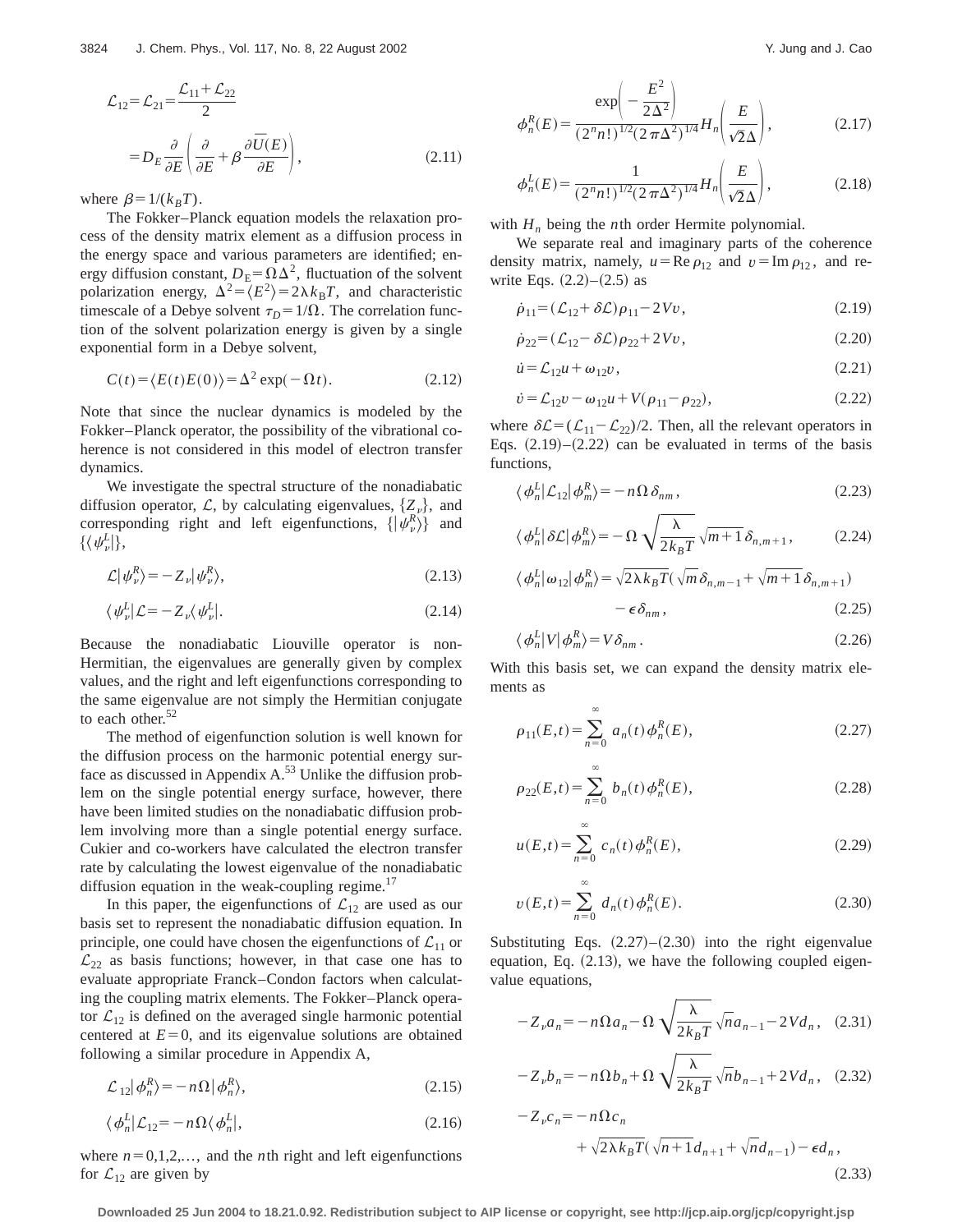$$
-Z_{\nu}d_{n} = -n\Omega d_{n}
$$
  

$$
-\sqrt{2\lambda k_{B}T}(\sqrt{n+1}c_{n+1} + \sqrt{n}c_{n-1}) + \epsilon c_{n}
$$
  

$$
+ V(a_{n} - b_{n}),
$$
 (2.34)

which is an explicit basis set representation for the two-state diffusion operator in Eqs.  $(2.2)$ – $(2.5)$ . Eigenvalue equations for the left eigenvector in Eq.  $(2.14)$  can be written by making the transpose of Eqs.  $(2.31)$ – $(2.34)$ . Diagonalizing the  $4N \times 4N$  matrix (*N*=number of basis functions) defined in Eqs.  $(2.31)$ – $(2.34)$ , we obtain the eigenvalues  $Z<sub>v</sub>$  and the corresponding eigenvectors of the nonadiabatic diffusion operator,

$$
|\psi_{\nu}^{R}\rangle = \sum_{n=0}^{\infty} R_{n\nu} |\phi_{n}^{R}\rangle, \qquad (2.35)
$$

$$
\langle \psi_{\nu}^{L} \vert = \sum_{n=0}^{\infty} L_{\nu n} \langle \phi_{n}^{L} \vert, \qquad (2.36)
$$

where  $R_{nv}$  and  $L_{vn}$  are elements of the transformation matrices.

In general, due to the non-Hermitian nature of the nonadiabatic diffusion operator, the left and right eigenfunctions *do not form an orthogonal set by themselves*. However, when the eigenvalues are all nondegenerate, the left and right eigenfunctions form an orthogonal and complete set in *a dual Hilbert space*. 54–56 Explicitly, we have

$$
\sum_{n=0}^{\infty} L_{\nu n} R_{n\nu'} = \delta_{\nu\nu'} , \qquad (2.37)
$$

$$
\sum_{\nu=0}^{\infty} R_{n\nu} L_{\nu m} = \delta_{nm}, \qquad (2.38)
$$

for the orthogonality and the completeness relation, respectively. Using these properties, we can construct the real time propagator for the operator  $\mathcal L$  as

$$
G(t) = \sum_{\nu=0}^{\infty} |\psi_{\nu}^{R}\rangle \langle \psi_{\nu}^{L}| e^{-Z_{\nu}t}, \qquad (2.39)
$$

and express the time evolution of the density matrix as an eigenfunction expansion,

$$
|\rho(t)\rangle = G(t)|\rho(0)\rangle = \sum_{\nu=0}^{\infty} |\psi_{\nu}^{R}\rangle \langle \psi_{\nu}^{L}|\rho(0)\rangle e^{-Z_{\nu}t}.
$$
 (2.40)

Note that the right and left eigenfunctions play asymmetric roles in the construction of the propagator for the non-Hermitian operator.

## **III. LIMITING CASES**

In order to compare the eigenvalue solution developed in this work with previous theoretical predictions available in different kinetic regimes, we briefly discuss two limiting cases which have been studied extensively in the literature.<sup>10–19</sup> Instead of giving detailed derivations, we will briefly mention the solutions in these limiting cases, relegating details to Appendix B.

## **A. Nonadiabatic regime: Weak coupling case**

When the electronic coupling matrix element *V* is very small, we can reduce the full nonadiabatic diffusion equation, Eqs.  $(2.2)$ – $(2.5)$ , into the population evolution equation, and detailed derivations can be found in Refs. 16 and 17 (see also Appendix B). Kinetic equations for the population elements of  $\rho$  can be approximately written as

$$
\frac{\partial \rho_{11}}{\partial t} = \mathcal{L}_{11} \rho_{11} - K(\rho_{11} - \rho_{22}),\tag{3.1}
$$

$$
\frac{\partial \rho_{22}}{\partial t} = \mathcal{L}_{22} \rho_{22} - K(\rho_{22} - \rho_{11}),\tag{3.2}
$$

where  $K(E)$  is the rate kernel given in Eq.  $(B5)$ . A dynamical quantity usually measured in the electron transfer kinetics experiment is the total population,  $P_i(t)$ , in each electronic state rather than the polarization energy dependent population,  $\rho_{ii}(E,t)$ ,

$$
P_i(t) = \int_{-\infty}^{\infty} dE \rho_i(E, t). \tag{3.3}
$$

Using the projection operator method and making a timescale separation approximation, it can be shown that the kinetic process between two electronic states is described by the time-independent rate constant instead of the rate kernel in the weak coupling limit<sup>16,17</sup>(see also Appendix B). Then the kinetic equation for  $P_i$  is given by<sup>16,17</sup>

$$
\begin{pmatrix} \dot{P}_1(t) \\ \dot{P}_2(t) \end{pmatrix} = \begin{pmatrix} -k^1 & k^2 \\ k^1 & -k^2 \end{pmatrix} \begin{pmatrix} P_1(t) \\ P_2(t) \end{pmatrix}.
$$
 (3.4)

Here  $k^1$  and  $k^2$  are forward and backward rate constants and they are related to the nonadiabatic transition rates  $k_{NA}^i$  and solvent diffusion rates  $k_D^i$  by<sup>16,17</sup>

$$
k^{i} = \frac{k_{\text{NA}}^{i}}{1 + k_{\text{NA}}^{1} / k_{\text{D}}^{1} + k_{\text{NA}}^{2} / k_{\text{D}}^{2}},
$$
\n(3.5)

$$
k_{\rm NA} = k_{\rm NA}^1 + k_{\rm NA}^2,\tag{3.6}
$$

$$
k_{\rm ND} = k^1 + k^2 = \frac{k_{\rm NA}}{1 + k_{\rm NA}^1 / k_{\rm D}^1 + k_{\rm NA}^2 / k_{\rm D}^2}.
$$
 (3.7)

Recently, Eq.  $(3.7)$  has also been obtained for the symmetric reaction case in the weak coupling limit by calculating the first excited eigenvalue explicitly via the Goldstone theorem.22

Equation  $(3.7)$  has a form of an overall relaxation rate for consecutive reactions, and it involves two different types of rate processes; nonadiabatic transition and solvent diffusion rate. Nonadiabatic transition rate constants  $k_{NA}^1$  and  $k_{\text{NA2}}^2$  are forward and backward quantum transition rates between the two electronic states and are calculated in terms of the coherent Green's functions,  $G_{12}(E,t|E_0)$  and  $G_{21}(E,t|E_0)$  (see Refs. 16, 17 and also Appendix B),

$$
k_{\text{NA}}^i = 2\,\pi V^2 \,\text{Re}\,\int_0^\infty \mathrm{d}t e^{i(\epsilon+\lambda)t - g(t)},\tag{3.8}
$$

where the bath correlation function  $g(t)$  is given by

**Downloaded 25 Jun 2004 to 18.21.0.92. Redistribution subject to AIP license or copyright, see http://jcp.aip.org/jcp/copyright.jsp**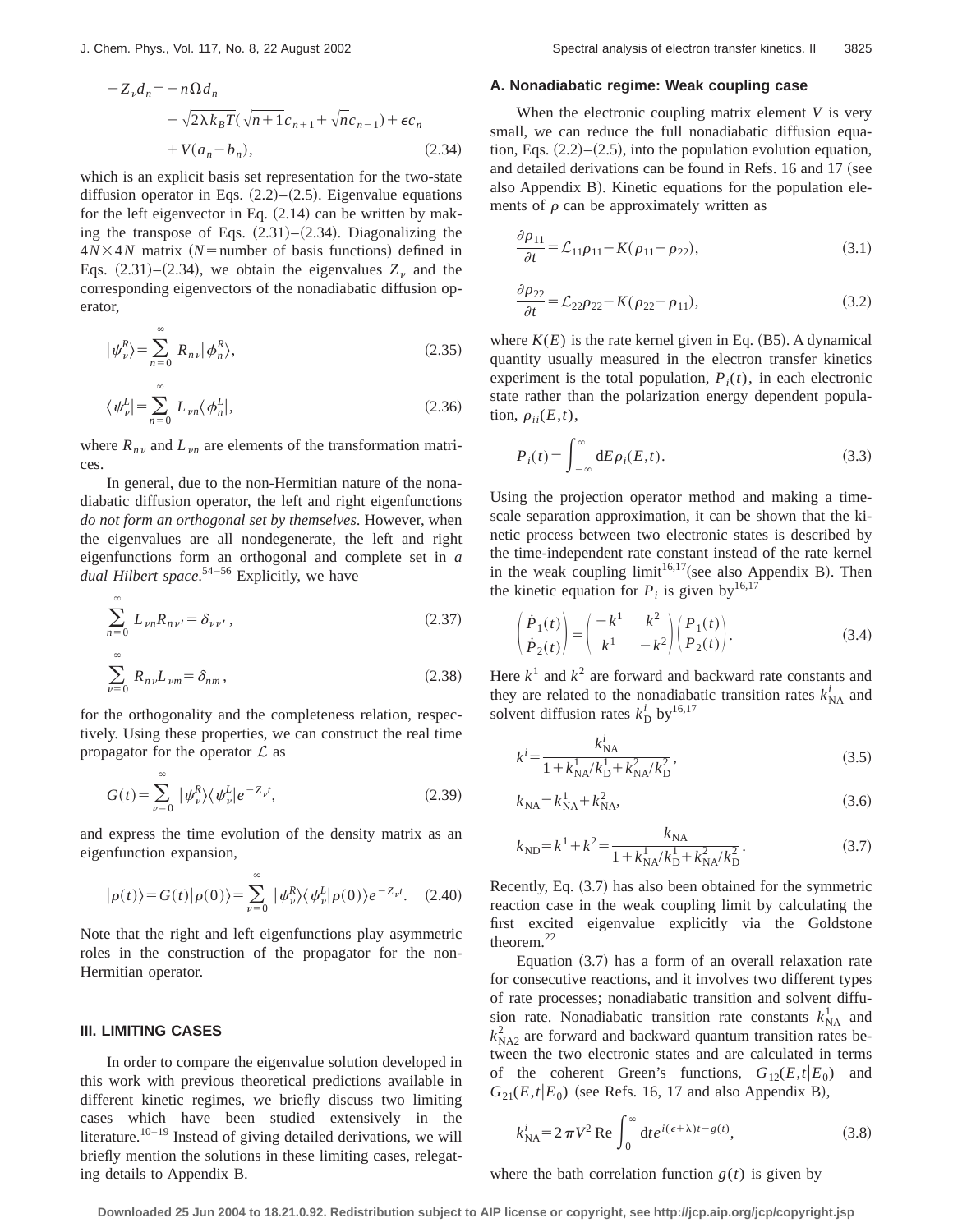$$
g(t) = \left[ \left( \frac{\Delta}{\Omega} \right)^2 i \pm i \frac{\lambda}{\Omega} \right] \left[ \exp(-\Omega t) + \Omega t - 1 \right],\tag{3.9}
$$

with  $+(-)$  sign for  $i=1(2)$ . When the bath dynamics is slow such that  $\Omega \ll \Delta$ , Eq. (3.8) reduces to the standard Marcus result (see Appendix B),

$$
k_{\text{NA}}^i \approx k_{\text{GR}}^i = 2\,\pi V^2 \rho_i^{\text{eq}}(\epsilon),\tag{3.10}
$$

$$
k_{\text{NA}} \approx k_{\text{GR}}^1 + k_{\text{GR}}^2,\tag{3.11}
$$

where  $\rho_i^{eq}(\epsilon) = e^{-(\lambda \pm \epsilon)^2/(2\Delta^2)}/\sqrt{2\pi\Delta^2}$  is the equilibrium population of the *i*th state at the crossing point  $E = \epsilon$ . When  $\Omega \sim \Delta$ , the nonadiabatic transition rate shows a deviation from the Marcus rate, which will be discussed later in details.

Solvent diffusion rate constants,  $k_{\text{D}}^1$  and  $k_{\text{D}}^2$ , describe solvent relaxation processes that equilibrate the nonequilibrium wavepacket created at the crossing region,  $E_c = \epsilon$ , during the electron transfer process. They can be written in terms of the population Green's functions  $G_{11}(E,t|E_0)$  and  $G_{22}(E,t|E_0)$ , <sup>14,16,17</sup>

$$
(k_{\rm D}^i)^{-1} = \frac{1}{\rho_{ii}^{\rm eq}(\epsilon)} \int_0^\infty dt \big[ G_{ii}(\epsilon, t | \epsilon) - G_{ii}(\epsilon, \infty | \epsilon) \big]. \quad (3.12)
$$

Noting that  $G_{ii}(\epsilon, \infty|\epsilon) = \rho_i^{eq}(\epsilon)$  is given by the equilibrium population distribution of the *i*th state at  $E = \epsilon$ , the solvent diffusion rates are identified as the inverse of the mean survival time of the relative nonequilibrium population created at the crossing point,  $E_c = \epsilon$ .

The boundary between the Marcus regime and the solvent-controlled regime in the nonadiabatic limit is estimated when comparing the Marcus rate in Eq.  $(3.10)$ , and the solvent-diffusion rate in Eq.  $(B13)$ , which leads to

$$
2\pi V^2 \sim \left| \epsilon \pm \lambda \right| \Omega. \tag{3.13}
$$

The nonadiabatic regime is established when the time scale of the off-diagonal density matrix is much faster than that of the diagonal ones, yielding the following condition:  $10,22$ 

$$
V \ll D_{\rm E}^{1/3} = (2\lambda k_B T \Omega)^{1/3},\tag{3.14}
$$

in addition to the weak coupling condition,  $V \ll k_B T$ , for the validity of the nonadiabatic regime.

# **B. Adiabatic regime: Strong coupling case**

When the electronic coupling constant is comparable to or larger than the thermal energy  $\beta$ *V* $\geq$  1, it is more adequate to describe electron transfer in an adiabatic representation. Given a specific bath configuration characterized by the value of *E*, the electronic part of the Hamiltonian in the diabatic representation is given by

$$
H_d(E) = \begin{pmatrix} U_1(E) & V \\ V & U_2(E) \end{pmatrix}.
$$
 (3.15)

After the diagonalization of  $H_d(E)$  for a given bath configuration  $E$ , we can obtain two adiabatic surfaces,

$$
U_{\pm}(E) = \bar{U}(E) \pm \frac{1}{2} [\omega_{12}(E)^{2} + 4V^{2}]^{1/2}.
$$
 (3.16)

The separation between two adiabatic surfaces is much larger than  $k_B T$ ,  $U_+ - U_- \ge V \ge k_B T$ . When the energy bias  $\epsilon$  and the electronic coupling *V* are not so large compared with the reorganization energy,  $\lambda$ , the lower adiabatic surface,  $U_{-}$ , has a well-defined double well structure. In this case, we can consider the electron transfer process as a diffusional barrier crossing process occurring on the lower adiabatic surface  $U_{AD} = U_{\text{}}$  described by the following diffusion equation in the energy space,

$$
\frac{\partial \rho}{\partial t} = D_{\rm E} \left( \frac{\partial^2}{\partial E^2} + \beta \frac{\partial}{\partial E} U'_{\rm AD} \right) \rho = \mathcal{L}_{\rm AD} \rho. \tag{3.17}
$$

To calculate the reaction rate for the adiabatic barrier crossing described by Eq.  $(3.17)$ , one may take several different routes. For example, one can calculate the barrier crossing rate as the first nonzero eigenvalue of the Fokker– Planck operator,  $\mathcal{L}_{AD}$ , corresponding to the lower adiabatic surface,<sup>57</sup>

$$
\mathcal{L}_{AD}\psi = -Z\psi \Rightarrow k_{AD}^{\text{ev}} = Z_1. \tag{3.18}
$$

Another popular approach is a population-over-flux method, $57$  which obtains the barrier crossing rate by calculating the steady-state flux at the crossing region,  $E_c = \epsilon$ , divided by equilibrium population in the reactant region,

$$
k_{AD}^{\text{fp}} = D_{E} \left[ \int_{-\infty}^{E_{c}} dE_{1} \int_{-\infty}^{E_{1}} dE_{2} e^{\beta [U_{-}(E_{1}) - U_{-}(E_{2})]} \right]^{-1}.
$$
\n(3.19)

In the symmetric reaction case ( $\epsilon=0$ ), the adiabatic rate given in Eq.  $(3.19)$  can be evaluated approximately in the strong coupling limit ( $\beta V \ge 1$ ) by expanding the integrand at  $E=0$  and performing a Gaussian integration approximately to yield<sup>14,22</sup>

$$
k_{AD}^{\text{fp}} \approx \frac{\Omega}{\pi} \sqrt{\frac{\lambda}{2V}} e^{-\beta(\lambda/4 - V)}, \tag{3.20}
$$

which is the Kramer's adiabatic reaction rate in the strong damping regime.<sup>57</sup>

# **IV. RESULTS OF SPECTRAL ANALYSIS**

#### **A. General feature of spectra**

Figure 1 shows the eigenvalue spectra in three different cases of the energy bias for various electronic couplings. Since the nonadiabatic diffusion operator is not Hermitian, the eigenvalues are complex in general,

$$
\mathcal{L}\psi_{\nu} = -Z_{\nu}\psi_{\nu} = -(Z_{\nu}^{\'} + iZ_{\nu}^{\prime\prime})\psi_{\nu}.
$$
\n(4.1)

In order for the density matrix relax to the stationary state at long times, the real part of the eigenvalue should satisfy  $Z'_{\nu}$  $\geq 0$ . Eigenvalues of the nonadiabatic diffusion operator are classified into three different cases with their associated kinetic behaviors in the density matrix evolution;

(1)  $Z'_0 = Z''_0 = 0$ : equilibrium,

 $(2)$   $Z'_\nu > 0$ ,  $Z''_\nu = 0$ : exponential decay,

(3)  $Z'_\nu > 0$ ,  $Z''_\nu \neq 0$ : damped oscillation.

The eigenstate with zero eigenvalue  $[case (1)]$  corresponds to the equilibrium solution of the density matrix while those with real  $\lceil \text{case} (2) \rceil$  and complex eigenvalues  $\lceil \text{case} (3) \rceil$  correspond to exponential decays and to damped oscillations in the evolution of the density matrix, respectively. When the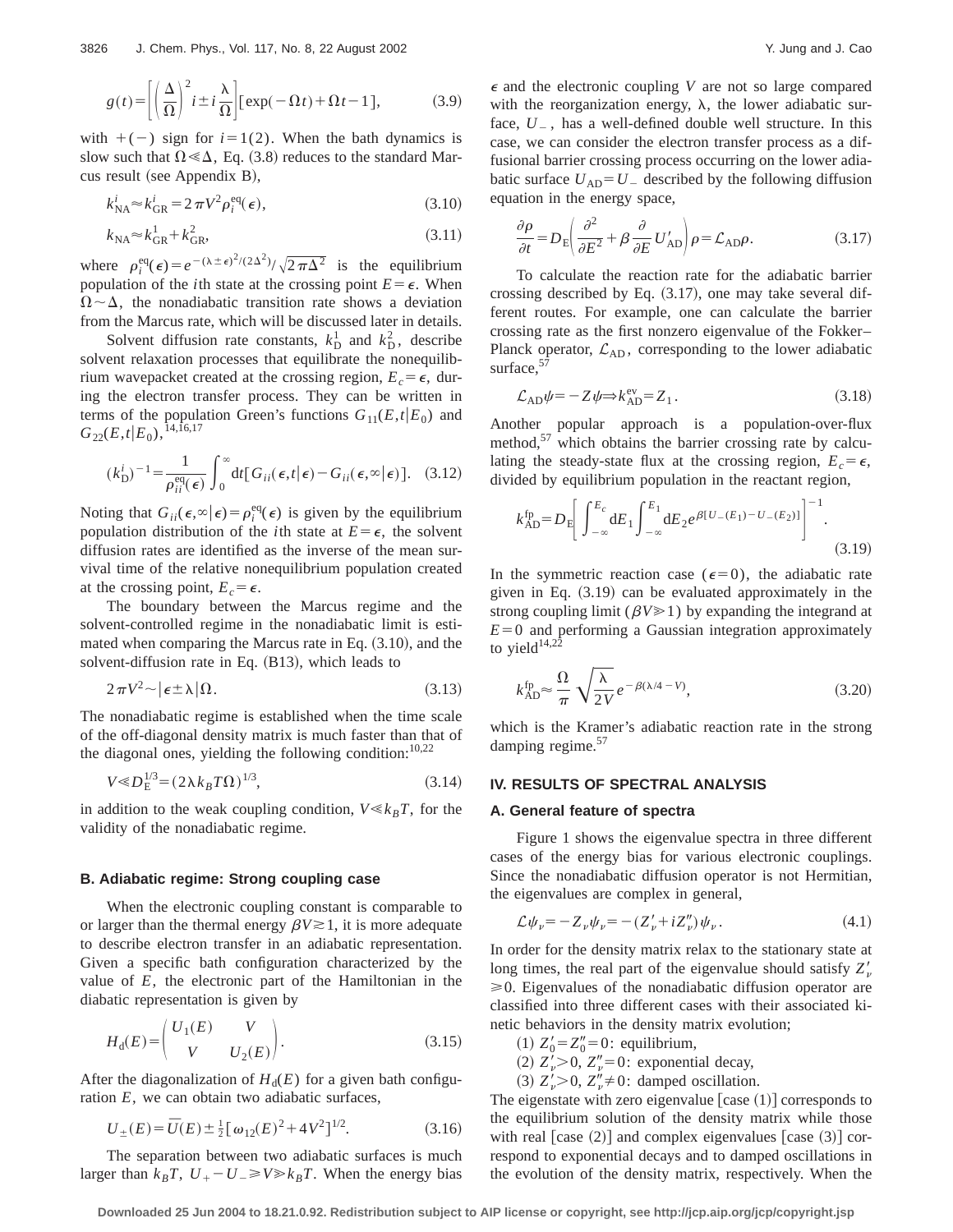first nonzero real eigenvalue  $Z'_1$  is well separated from the other higher eigenvalues,  $Z'_1 \ll Z'_{\nu \geq 2}$ , the dynamics of the density matrix will be described by a single exponential process, and the relaxation rate is well defined as  $k = Z'_1$ . However, if this is not the case, the dynamics of the density matrix will generally involve multiple time scales and coherent oscillations.

We used 800 basis functions to calculate the eigenvalues, and to remove the finite size basis set effect at higher eigenvalues, we present only lower 400 eigenvalues in Fig. 1. Three different cases of the energy bias chosen in Figs.  $1(a)$ – 1(c) correspond to different regimes in nonadiabatic electron transfer theory, i.e., normal  $\lceil |\epsilon| < \lambda$  in Fig. 1(a)], activationless  $\left[|\epsilon|=\lambda \right]$  in Fig. 1(b), and inverted regimes  $\left[|\epsilon|>\lambda \right]$  in Fig.  $1(c)$ , respectively. As a general feature, all the spectra show *tree-like structures with three major characteristic branches; one branch for the real eigenvalues in the middle, real axis, and two other branches for the complex conjugate eigenvalues*. Therefore, the spectral structure indicates that  $multiple exponential decays (real eigenvalues)$  and *damped*  $oscillations (complex eigenvalues)$  are inherent features in electron transfer processes in the overdamped solvent. In order to infer the dynamical behavior of the density matrix, we only need to focus on the lower part of the eigenvalue diagrams in Fig. 1 corresponding to the eigenstates with  $Z'/\Omega$  $\leq$ 1 since those with *Z'*/ $\Omega \geq 1$  will decay out very quickly.

(i) *Symmetric reaction case*( $\epsilon=0$ ): In Fig. 1(a), one can notice that the real parts of the eigenvalues,  $Z'_\nu$ 's, located at the branching regime in the eigenvalue tree decrease as the coupling constant increases up to  $\beta$ *V* $\leq$ 1, which means that



FIG. 1. Eigenvalue diagrams are shown for three different values of the energy bias: (a)  $\beta |\epsilon|=0$  (normal regime), (b)  $\beta |\epsilon| = 10$  (activationless regime), and (c)  $\beta |\epsilon|$ =20 (inverted regime) as the coupling constant is increased. Parameters are  $\beta \lambda = 10$  and  $\beta \Omega = 1$ .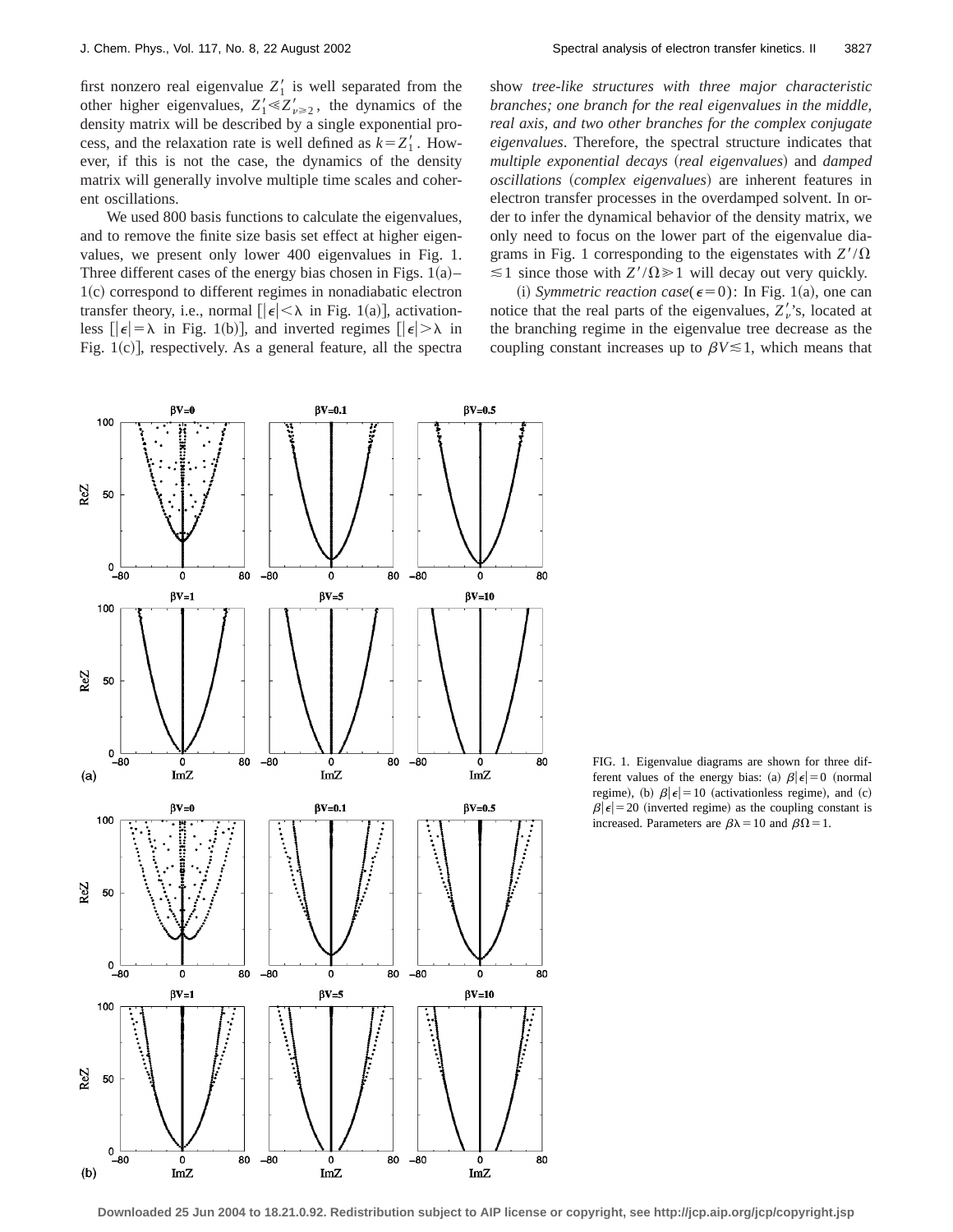



the oscillatory components will persist during a more extended period  $t \sim 1/Z_v'$  as the coupling constant increases. When the coupling constant increases further,  $\beta V \ge 1$ , the branching point of the complex branches starts to separate along the imaginary axis. The separation between the two complex branches along the imaginary axis is given by  $\sim$  2*V*, and this corresponds to the Rabi oscillation frequency for the two adiabatic states in the strong coupling regime.

(ii) *Asymmetric reaction cases*( $\epsilon \neq 0$ ): In Figs. 1(b)  $(\beta|\epsilon|=10)$  and  $(1c)$   $(\beta|\epsilon|=20)$ , we notice that spectral structures show more branched behaviors in the asymmetric reaction cases than in the symmetric reaction case in Fig.  $1(a)$ . When comparing the zero electronic coupling cases,  $\beta$ *V*=0, in Figs. 1(a), 1(b), and 1(c), we notice that in the asymmetric reaction cases two complex branches separate out along the imaginary axis by the amount of the energy bias,  $\epsilon$  unlike in the symmetric reaction case. This corresponds to the natural oscillation frequency of the offdiagonal density matrix elements in the asymmetric reaction cases.

In Fig. 2 we have followed the evolution of the lowest 30 eigenvalues in both the real and imaginary axes as a function of the coupling constant for different energy bias cases. In all the cases real parts of the eigenvalues start as pairs of doubly degenerate states separated from each other by the solvent relaxation rate,  $\beta \Omega = 1$ , when *V*=0. As the coupling constant increases, the degeneracies of the real eigenvalues are first lifted at small coupling constants, and bifurcation and coalescence of eigenvalues occur at large coupling constants. The coalescence corresponds to the case where two closely separated real eigenvalues become complex conjugate with the same  $Z'$ , and this indicates the transition from



FIG. 2. Real and imaginary parts of the eigenvalues are shown for the same three different values of the energy bias as in Fig. 1: (a)  $\beta |\epsilon|=0$ , (b)  $\beta |\epsilon|=10$ , and (c)  $\beta |\epsilon|$  = 20. Parameters are the same as those used in Fig. 1. The real parts of the eigenvalues show bifurcation and coalescence behaviors as the coupling constant increases, and the imaginary parts of them asymptotically follow the Rabi oscillation frequency in the strong coupling limit.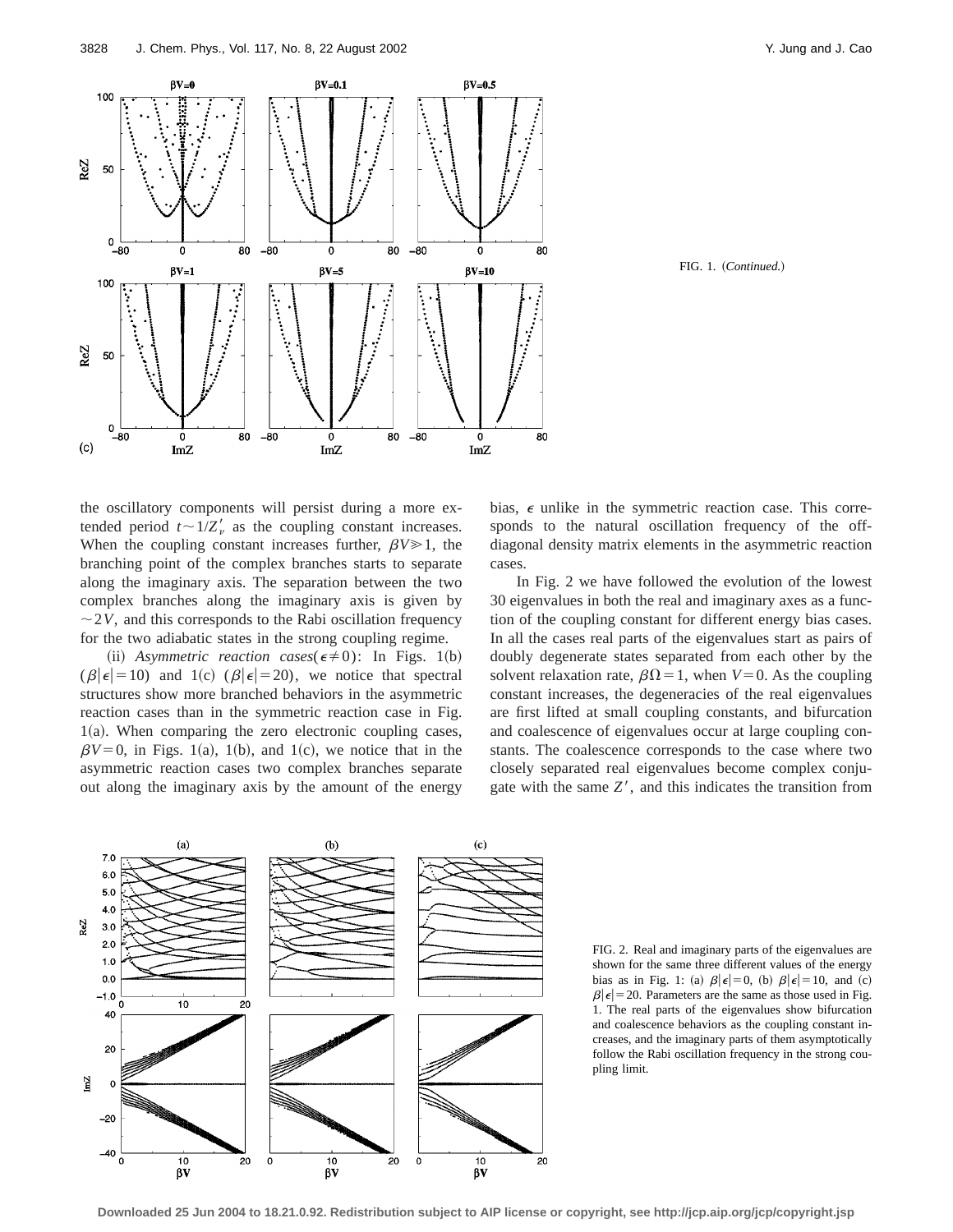

FIG. 3. Comparison of the eigenvalue solution (filled circle) with results from other theoretical results; the nonadiabatic rate  $[Eq. (3.6),$  solid line, the nonadiabatic–diffusion rate  $[Eq. (3.7),$  long dashed line, the adiabatic barrier crossing rates calculated from the adiabatic eigenvalue [Eq.  $(3.18)$ , dotted-dashed line], and from the flux-over-population [Eq. (3.19), short dashed line]. Solvent relaxation rates are chosen as (a)  $\beta \Omega = 0.05$  (slow bath) and (b)  $\beta \Omega = 1$  (fast bath), respectively. Other parameters are  $\beta \lambda$ =10 and  $\beta \epsilon$ =0. The nonadiabatic eigenvalue solution agrees with the nonadiabatic-diffusion rate in the weak coupling case, and the agreement with the adiabatic rates at the strong coupling case is qualitative.

the incoherent, rate process to coherent oscillatory behavior in the dynamics of the density matrix, which will be further discussed in Sec. IV C. In the imaginary part diagram, we find an interesting behavior that imaginary parts of the eigenvalues asymptotically follow the Rabi oscillation frequency,

$$
Z'' \approx \omega_{\text{Rabi}} = \sqrt{4V^2 + \epsilon^2},\tag{4.2}
$$

in the strong coupling limit, and this demonstrates *the signature of adiabatic Rabi oscillation picture of the electron transfer in the strong electronic coupling case*.

#### **B. Crossover from nonadiabatic to adiabatic regimes**

In Fig. 3 we compared the first nonzero eigenvalue of the nonadiabatic diffusion operator with several predictions from existing theories in order to characterize various kinetic regimes in the nonadiabatic diffusion equation. The filled circles are calculation results of the first nonzero eigenvalue obtained from the spectral analysis method. We compare our eigenvalue solution with previous theoretical results, each of which is applicable for different limits:

(i) *Weak coupling limit*: The eigenvalue solution is compared with the purely nonadiabatic transition rate without the solvent diffusion effects, Eq.  $(3.6)$  (solid line) and with the nonadiabatic-diffusion rate with the solvent diffusion effects included, Eq.  $(3.7)$  (long dashed line). In any case, we compare the eigenvalue solution with the sum of the forward and backward rates since the eigenvalue solution gives the overall relaxation rate of the density matrix.

(ii) *Strong coupling limit*: We compare the eigenvalue solution with the adiabatic barrier crossing rates as discussed in Sec. III B. We calculated two different adiabatic reaction rates, the lowest nonzero eigenvalue given in Eq.  $(3.18)$ (dotted–dashed line) and the flux-over-population rate given in Eq.  $(3.19)$  (short dashed line), respectively.

In the slow bath relaxation case ( $\beta\Omega$ =0.05) given in Fig.  $3(a)$ , when the the coupling constant is very small  $(\beta V \le 0.1)$  (*Marcus regime*), the eigenvalue solution agrees well both with the nonadiabatic transition rate and with the nonadiabatic-diffusion rate. The nonadiabatic transition is the rate limiting step in this case. As the coupling constant becomes large and so does the nonadiabatic transition rate, the overall rate is now affected by the solvent relaxation rate, and the eigenvalue solution follows the nonadiabaticdiffusion rate, Eq.  $(3.7)$ , reaching the *solvent-controlled regime*.

As the coupling constant becomes much larger than the thermal energy, the eigenvalue solution shows a saturation behavior at  $\beta V \sim 1$  first, and starts to increase rapidly as the electronic coupling becomes stronger. This demonstrates the picture of *adiabatic barrier crossing process* in the strong coupling regime. In this case,  $\beta V \ge 1$ , the eigenvalue shows a qualitative agreement with the *adiabatic reaction rates*, Eq.  $(3.18)$  and Eq.  $(3.19)$ .

As we increase the solvent relaxation rate ( $\beta\Omega=1$ ) in Fig.  $3(b)$ , the distinction between the nonadiabatic and the adiabatic regime in the eigenvalue solution becomes less obvious than in the slow bath case, Fig.  $3(a)$ . In the fast bath relaxation case, as the nonadiabatic transition rate becomes large to be in the solvent-controlled regime, the adiabatic barrier crossing is already appreciable, so the transition between the solvent-controlled and adiabatic barrier crossing regimes is not so clear. This is related to a dynamical modulation of the nonadiabatic transition rate in the fast bath case, and will be discussed in details in Sec. IV D.

The agreement between the eigenvalue solution and the two adiabatic rate calculations is qualitative in the strong coupling case. Although it is reasonable to treat the electron transfer process as an adiabatic barrier crossing reaction on the lower adiabatic surface when the coupling constant is large ( $\beta V \ge 1$ ), it should be mentioned that a rigorous mathematical proof has not been given to show that the electron transfer rate from the nonadiabatic diffusion equation really corresponds to the adiabatic reaction rate in the strong coupling limit. Therefore, it may not be surprising that the agree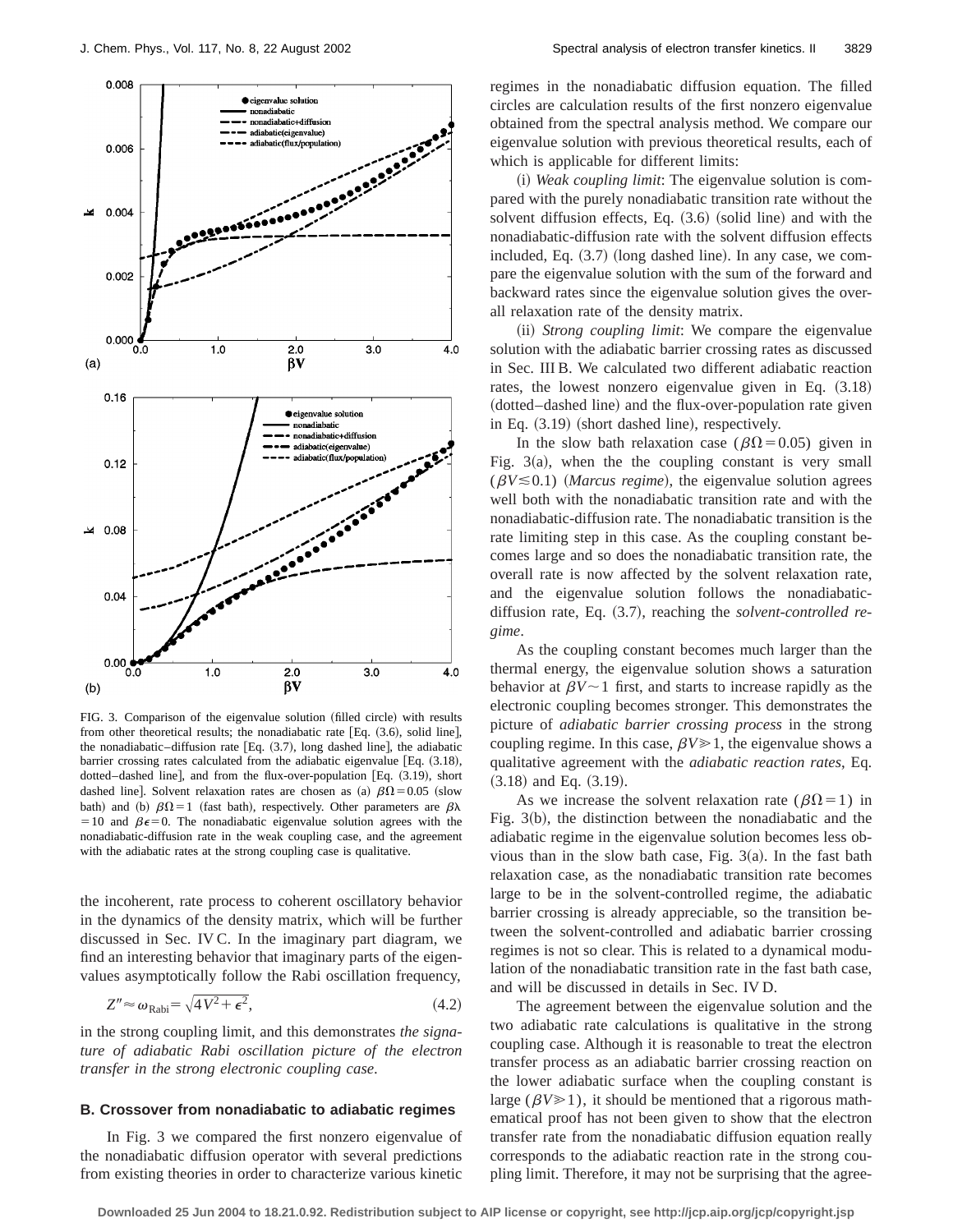ment between the eigenvalue solution and the adiabatic solutions is only qualitative. Related to this problem, it should be mentioned that the original nonadiabatic diffusion equation is based on diabatic representations of electronic states, therefore it may not give quantitatively the same rate constant as that from the adiabatic diffusion equation in the strong coupling case.<sup>43,44</sup>

The transition from the Marcus to solvent-controlled regimes has been studied theoretically by using different theoretical methods such as the projection operator techniques<sup>16,17,58</sup> and the path-integral methods.<sup>59</sup> These theoretical approaches do not cover the adiabatic barrier crossing regime. The crossover behavior from the nonadiabatic to adiabatic regimes has been observed in quantum mechanical approaches to electron transfer theories based on the instanton solution<sup>60–62</sup> and the diagrammatic technique<sup>20</sup> which do not take into account the solvent dynamics effects. The eigenvalue solution presented here clearly demonstrates transitions between three different regimes.

#### **C. Transition from incoherent to coherent regimes**

For the symmetric electron transfer reaction case( $\epsilon=0$ ) the lower adiabatic surface,  $U_{-}$ , has a double well structure if  $V<\lambda/2$ . When the electronic coupling constant becomes even larger than  $\lambda/2$ , the lower adiabatic surface becomes a single well without any barrier. We consider this situation as a thermodynamic transition from the localized to delocalized electronic states when viewed from a perspective of the diabatic states. Even though the free energy surfaces of the donor and acceptor states support a large energy barrier between them in the diabatic picture, a large coupling constant in the same order of magnitude as the reorganization energy makes the distinction between the donor and acceptor states inappropriate. Instead, two new single well potential surfaces are obtained, whose eigenfunctions are neither donor nor acceptor wave functions, and rather linear combinations of them. This situation occurs in *mixed valence compounds and other strongly coupled systems where*  $V \sim \lambda \gg k_B T$ .<sup>40–44</sup> The critical value of  $V = V_c$  at which the double well structure disappears in the lower adiabatic surface,  $U_{-}$  can be obtained from Eq.  $(3.16)$  when the reorganization energy is  $\lambda$ and the energy bias is  $|\epsilon|$ ,

$$
(2V_c)^{2/3} + |\epsilon|^{2/3} = \lambda^{2/3},\tag{4.3}
$$

which indicates that the localization–delocalization transition occurs at a smaller value of  $V_c < \lambda/2$  in the asymmetric reaction case. Recently, Cukier and co-workers, and Hänggi and co-workers have studied such strong coupling regimes based on semiclassical approaches. $63-66$ 

To investigate the feature of the localization– delocalization transition in the spectral structure, we show the lowest five eigenvalues as a function of the coupling constant in the strong coupling regime when  $\epsilon=0$  in Fig. 4. When the electronic coupling is about the half of the reorganization energy as predicted by Eq.  $(4.3)$ ,  $\beta V \gtrsim 5$ , the first nonzero eigenvalue (solid line) is no longer well separated from higher complex eigenvalues, and it is no longer valid to describe the dynamics of the density matrix by an incoherent rate process. Also, there is a rapid drop of the first excited



FIG. 4. Transition between the incoherent and coherent regimes in the symmetric electron transfer case is manifested in the calculation of the lowest eigenvalues. When the coupling constant is about half of the reorganization energy ( $\beta \lambda = 10$ ), the higher excited states cross with the first excited state. Symbols lying on top of each other represent the same real parts of the complex conjugate eigenvalues. Other parameters are  $\beta\Omega = 1$  and  $\beta|\epsilon|$  $\overline{0}$ 

eigenvalue around  $\beta V \sim 6$  due to the crossing of the first excited state eigenvalue and higher complex eigenvalues (note that  $\beta V_c = 5$  in this case). *The crossing behavior of the first and higher excited state eigenvalues is a signature of the transition between the incoherent to coherent regimes in electron transfer processes*.

A crossing of the two lowest nonzero eigenvalues can be used as an approximate criterion for the transition from the incoherent to coherent regimes. In Fig. 5, we plotted the value of the electronic coupling constant,  $V_c$ , where a crossing of the two lowest nonzero eigenvalues occurs for a given



FIG. 5. A phase diagram for the transition between the incoherent and coherent regimes in the asymmetric reaction case. Values of  $V_c$  where two lowest nonzero eigenvalues cross (dotted–dashed line) are compared with an analytical estimate in Eq.  $(4.3)$   $(dashed line)$ . Parameters are chosen as  $\beta\Omega$  = 0.01 and  $\beta\lambda$  = 10.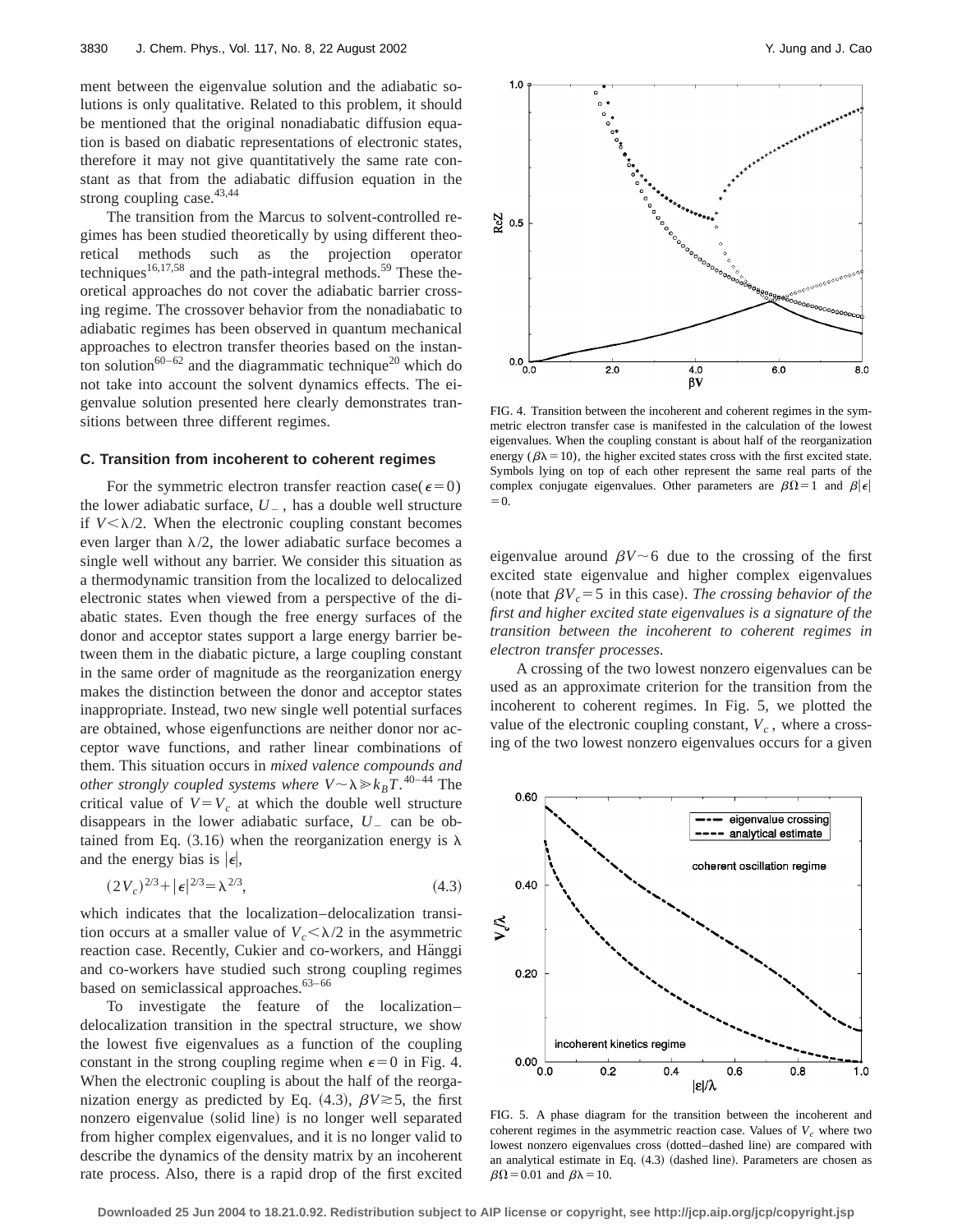

FIG. 6. Eigenvalue solution (filled circle) as well as the Marcus rate, Eq.  $(3.11)$ , and the nonadiabatic transition rate, Eq.  $(3.8)$ , weak coupling regime are plotted as a function of the energy bias in the slow bath  $[(a), \beta\Omega = 0.1]$ and the fast bath  $[(b), \beta\Omega = 1]$  cases. Other parameters are  $\beta V = 0.01$ . The dynamical bath effect is evident in the fast bath case in (b).

energy bias,  $|\epsilon|$ , and the prediction of Eq. (4.3) for the case  $\beta \Omega$  = 0.01 and  $\beta \lambda$  = 10. They show the same trend that the coherent regime appears earlier in the asymmetric reaction case than in the symmetric reaction case.

#### **D. Dynamic bath effect**

In addition to the fact that the overall electron transfer rate appears a combined result of the nonadiabatic transition and solvent diffusion processes in Eq.  $(3.7)$ , the nonadiabatic transition rate itself, Eq.  $(3.8)$ , is modulated by the dynamic nature of the solvent relaxation process that is characterized by the bath correlation function in Eq.  $(3.9)$ . We will call this a *dynamic bath effect*. This will be evident if the bath relaxation rate is comparable to the amount of the polarization energy fluctuation,

$$
\Omega \sim \Delta = \sqrt{2\lambda k_B T}.\tag{4.4}
$$

To investigate the dynamic bath effect, we compare the eigenvalue solution and two different reaction rates, Marcus rate in Eq.  $(3.11)$  (static bath limit) and the nonadiabatic transition rate, Eq.  $(3.6)$  (dynamic bath effect included) in the weak coupling limit as we vary the energy bias in Fig. 6. All the calculation results show a characteristic behavior of the Marcus curve; they show a maximum value when  $|\epsilon| \sim \lambda$ . In the slow bath case, Fig.  $6(a)$ , all the three curves agree with each other since the dynamic bath effect is negligible in this case. In the fast bath case, Fig.  $6(b)$ , we notice that the eigenvalue and the nonadiabatic transition rate agree with each other, and show a deviation from the Marcus rate. In particular, in the fast bath case, *the maximum position of the eigenvalue as well as that of the nonadiabatic transition rate shift toward a smaller value of the energy bias compared with the Marcus rate*.

In the static bath limit, the nonadiabatic transition rate is reduced to the Marcus rate, exhibiting the maximum position at the activationless case,  $|\epsilon| = \lambda$ . When the bath relaxation is



FIG. 7. Dynamical bath effect is estimated by the amount of the peak shift in the forward nonadiabatic transition rate vs the energy bias curve from its value in the static bath case ( $\Omega$ =0) for various values of solvent relaxation rates. (a) When the bath is static, the nonadiabatic transition rate shows a maximum at  $|\epsilon| = \lambda$ . As the bath relaxation increases, the maximum position of the nonadiabatic transition rate shifts into a smaller value of the energy bias. (b) The peak shift is plotted as a function of the solvent relaxation rate.

fast, the solvent reorganization energy is effectively reduced, and the maximum electron transfer rate appears at a smaller value of the bare solvent reorganization energy, exhibiting the peak position in the normal regime,  $|\epsilon| < \lambda$ , and this results in a significant deviation of the nonadiabatic transition rate from the Marcus rate. The amount of the peak shift as a function of the solvent relaxation rate can also be estimated from Eq.  $(3.8)$ , and it is shown in Fig. 7 that the peak shift increases linearly with  $\Omega$ .

The peak shift observed in the eigenvalue solution has a close analogy to the Stokes shift observed in the condensed phase spectroscopy.<sup>67</sup> It is worthwhile mentioning that  $g(t)$ obtained in Eq.  $(3.9)$  has exactly the same form as the line broadening function obtained in the high temperature limit of the overdamped Brownian oscillator model in the condensed phase spectroscopy, $67,68$  and the nonadiabatic transition rates given in Eq.  $(3.8)$  have the same functional forms as the line shapes of the chromophore interacting with the Debye solvent. As discussed in Appendix B, the Stokes shift between the absorption and the emission profiles disappears in the fast bath case and it has the same origin as the peak shift observed here.

Implication of the dynamic bath effect on the experimental observables may be significant. The reorganization energy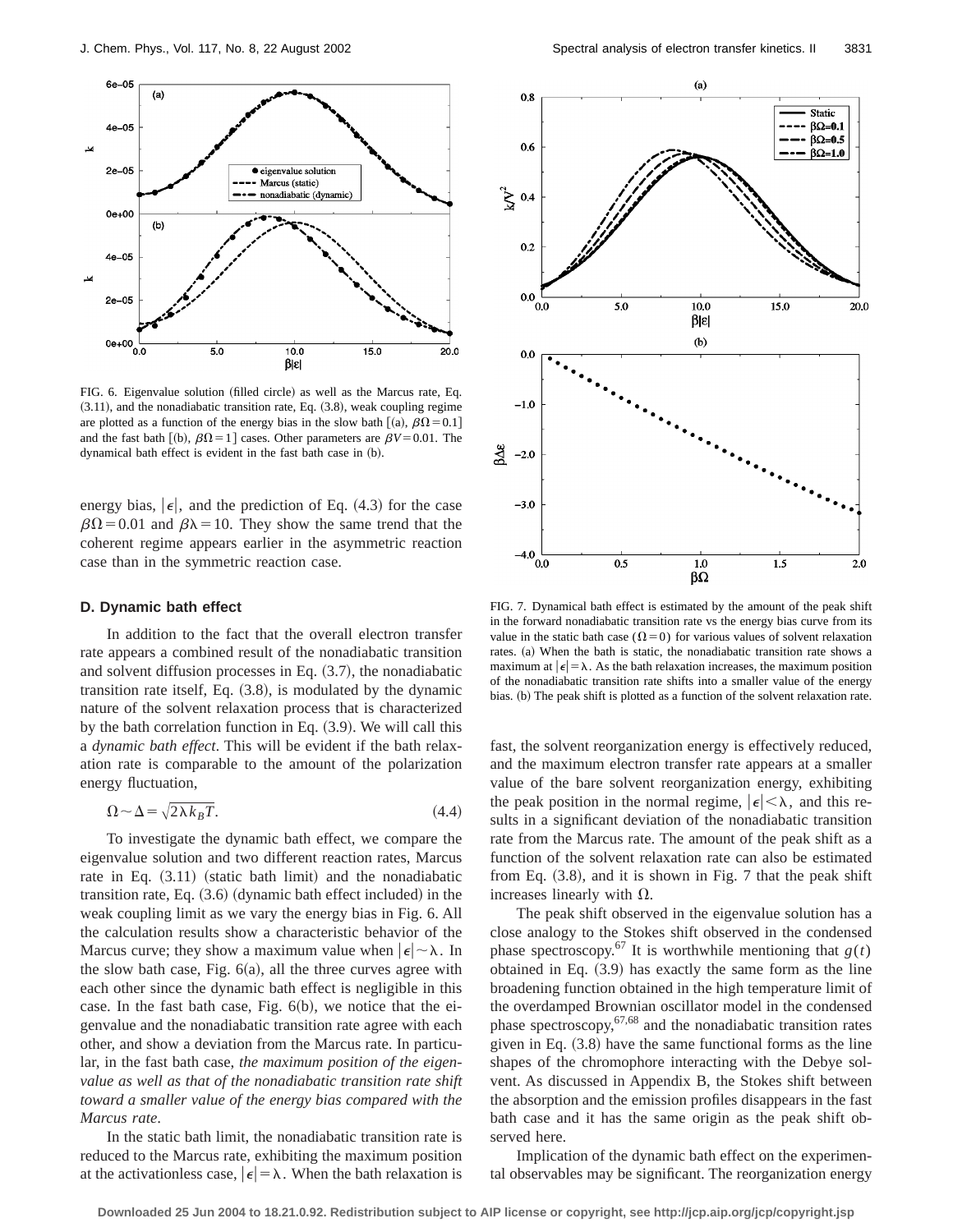

FIG. 8. Time evolution of populations in the donor and acceptor states are shown for several values of the coupling constant. The initial wave packet is chosen as the equilibrium distribution in the donor state. In weak coupling cases,  $(a)$  and  $(b)$ , the population relaxes to the equilibrium exponentially, while in strong coupling cases,  $(c)$  and  $(d)$ , the electronic coherence between the donor and the acceptor states is observed.

of the solvent can be estimated from the maximum of the electron transfer rates based on a series of the measurements of electron transfer rates for different systems of which the energy bias and the electronic coupling constants are known. However, the dynamic bath effect can make the value of the reorganization energy measured in the experiment smaller than its true value. Therefore, care should be taken to disentangle the dynamical bath effect from the measured value of the solvent reorganization energy.

#### **E. Density matrix propagation**

The spectral method can be used as a propagation method of the density matrix as shown in Eq.  $(2.40)$ . We demonstrate the time evolution of the donor and acceptor populations,  $P_1(t)$  and  $P_2(t)$  based on the spectral method. Parameters are chosen as  $\beta \lambda = 10$ ,  $\beta \Omega = 1$ , and  $\beta \epsilon = 0$ . The electronic coupling constant will be varied. The initial condition is chosen such that at  $t=0$  only the donor state is populated with the equilibrium distribution in the diabatic state,

$$
\rho_{11}(E,0) = \rho_{11}^{\text{eq}}(E),\tag{4.5}
$$

$$
\rho_{22}(E,0) = \rho_{12}(E,0) = \rho_{21}(E,0) = 0.
$$
\n(4.6)

This initial condition corresponds to that of the photoinduced back electron transfer reaction.<sup>41,42,44,69</sup>

In Fig. 8 we show the time evolution of the donor (solid line) and the acceptor (dashed line) state populations with various electronic coupling constants. At the smallest coupling constant,  $\beta V = 0.5$ , the donor and the acceptor populations relax exponentially to the equilibrium at long times. The electronic coupling constant is small such that the time evolution is governed by the lowest nonzero eigenvalue of the nonadiabatic diffusion equation. As the electronic cou-



FIG. 9. Breakdown of the positivity in the nonadiabatic diffusion equation in the case of a large reorganization energy ( $\beta \lambda \ge 1$ ). A nonzero, real eigenvalue becomes negative in the case of a large reorganization energy  $(\beta \lambda \ge 12)$ . Other parameters are  $\beta V = 0.1$  and  $\beta \Omega = 1$ .

pling constant is increased, the temporal behavior of the density matrix undergoes the incoherent–coherent transition as discussed based on the spectral analysis in Sec. IV D. When the coherent oscillation is observed in the temporal evolution of the density matrix  $(\beta V=2$  and  $\beta V=4)$ , the oscillation frequency matches the Rabi oscillation frequency given in Eq.  $(4.2)$ . The time-dependent study of the nonadiabatic diffusion equation based on the spectral method was also performed for back electron transfer dynamics occurring in the mixed-valence system.42

# **F. Nonphysical behavior in nonadiabatic diffusion equation**

We found that the nonadiabatic diffusion equation can yield nonphysical behavior in some parameter regimes. We checked the case of large reorganization energy,  $\beta \lambda \ge 1$ , and found that in this case the smallest eigenvalue can be negative instead of zero, which yields an exponential growth of the density matrix in the long time limit. Figure 9 demonstrates how the two lowest real eigenvalues change as the reorganization energy is varied in the weak coupling case. When  $\beta \lambda \gtrsim 12$ , the lowest nonzero eigenvalue becomes negative instead of positive, thus violating the positive definiteness of the density matrix in the nonadiabatic diffusion equation.

There are several possible reasons for this problematic behavior. One of them is an intrinsic limitation in consistent treatments of the electronic and nuclear degrees of freedom in the mixed quantum-classical approach. A similar problem in the mixed quantum-classical approach have been pointed out in other contexts.70,71 The other possible reason for the positivity violation may be the Markovian approximation used in the calculation of the frictional kernel in the over-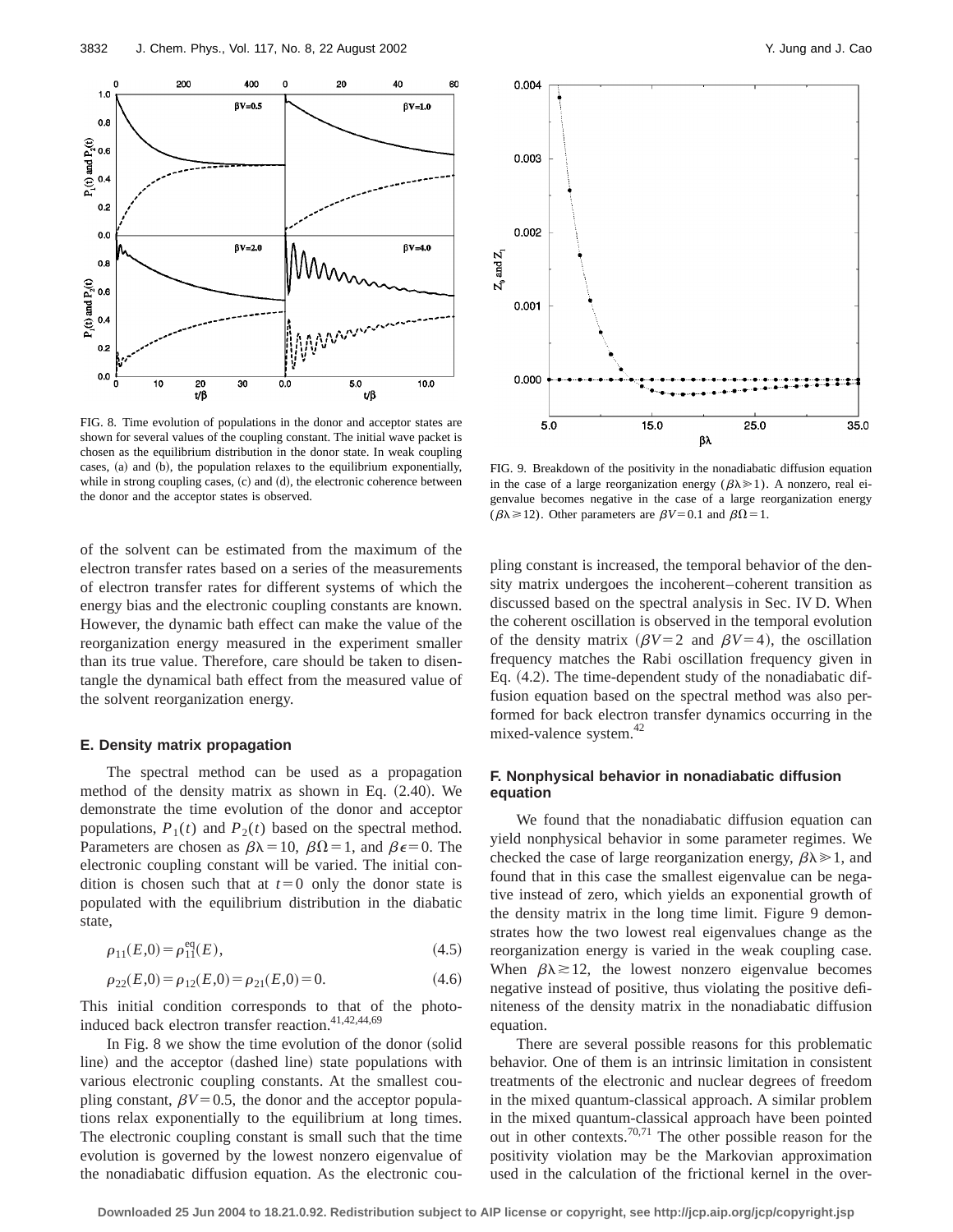damped regime for *the nonadiabatic dynamics*. Although the Markovian approximation for the friction kernel has been successfully applied to the *adiabatic* reaction rate theory where the single potential energy surface is involved,  $57$  there have been limited studies on the validity of this approximation in the nonadiabatic reaction cases.<sup>18,19</sup> Along this line, similar nonphysical behaviors in the nonadiabatic diffusion equation yielding negative electron transfer rates have been found recently.<sup>72-74</sup> The precise origin of this artifact is still not clear, and more studies need to be done to clarify this issue in a decisive way.

# **V. CONCLUSION**

In this paper we studied the electron transfer reaction kinetics in Debye solvents described by the two-state nonadiabatic diffusion equation. By applying the spectral analysis method developed recently, we investigated various kinetic regimes of the electron transfer in Debye solvents in a unified way. The results obtained in this work are summarized.

(i) The general spectral structure of the nonadiabatic diffusion equation has been revealed. It exhibits a tree-like structure with three major branches; a single branch of real eigenvalues corresponding to multiexponential decays and two symmetric branches of complex conjugate eigenvalues corresponding to damped oscillations.

(ii) Several kinetic regimes in the electron transfer reactions in solutions have been identified. The first nonzero eigenvalue solution bridges between the Marcus, the solventcontrolled, and the adiabatic crossing regime in the incoherent kinetics regime. It agrees well with nonadiabatic reaction rates obtained from previous theories in the weak coupling regime. In the adiabatic crossing regime the eigenvalue solution agrees with adiabatic reaction rates qualitatively.

(iii) When the electronic coupling constant is about half the reorganization energy in the symmetric reaction case (less than half in the asymmetric reaction case), the eigenvalue diagram shows coalescence/bifurcation behavior, where the two lowest nonzero eigenvalues cross each other and become complex conjugate. This indicates the damped oscillation behavior in the overdamped solvent, and correlates with the localization–delocalization transition in the lower adiabatic surface.

(iv) Due to the finite time scale of the solvation, the eigenvalue solution is modulated in the weak coupling regime such that the maximum position of the electron transfer rate appears at a smaller value of the bare solvent reorganization energy in the Marcus curve, which shows a substantial deviation from the standard Marcus theory. The consequence of the dynamic bath effect may be significant in the experimental determination of the solvent reorganization energy.

 $(v)$  The spectral analysis method was used as a propagation scheme to study the time-dependent behavior of the density matrix, and it has confirmed previous predictions made based on the investigation of the spectral structure.

(vi) Nonphysical behavior of the nonadiabatic diffusion equation, violating the positivity, has been identified in the large reorganization energy case by the spectral analysis method, and the precise origin of this problem should deserve further investigations.

In the isolated quantum system the eigenvalue solution method offers a powerful way to analyze the dynamics. In comparison, the spectral structure of the dissipative quantum dynamics has not been fully explored yet, and most studies on the quantum dissipative system employ trajectory methods. In this regard, our studies on the spectral structure of the electron transfer kinetics can be a good motivation to alternative studies of various dissipative systems. The nonadiabatic diffusion equation studied in this work is based on the mixed quantum-classical approach. However, the spectral analysis method itself can be applied to other quantum dissipative dynamical equations in general such as the Redfield equation,<sup>75,76</sup> quantum Fokker–Planck equation,<sup>77,78</sup> and quantum master equation, $79$  and the studies based upon the spectral analysis will bring more direct insights on the dissipative dynamics.

#### **ACKNOWLEDGMENTS**

Y.J. thanks Dr. Seogjoo Jang and Professor Robert J. Silbey for valuable discussions and Professor Robert J. Silbey for his support. This work was supported by grants from the Research Corporation and National Science Foundation.

# **APPENDIX A: SPECTRAL ANALYSIS FOR THE FOKKER–PLANCK OPERATOR ON A SINGLE HARMONIC POTENTIAL**

For a single harmonic potential,  $U(x) = \frac{1}{2}m\omega^2 x^2$ , the Fokker–Planck operator is given by

$$
\mathcal{L}_{\rm FP} = D \bigg( \frac{\partial^2}{\partial x^2} + \beta \frac{\partial}{\partial x} U' \bigg),\tag{A1}
$$

and it is possible to transfrom  $\mathcal{L}_{FP}$  into a quantum mechanical Hamiltonian corresponding to a fictitious harmonic oscillator in imaginary time,

$$
H = -e^{\beta U(x)/2} \mathcal{L}_{\text{FP}} e^{-\beta U(x)/2} = -\frac{1}{2\mu} \frac{\partial^2}{\partial x^2} + V(x), \quad (A2)
$$

where  $\mu=(2D)^{-1}$  and the potential for the fictitious harmonic oscillator is given by

$$
V(x) = D[\frac{1}{4}(\beta U'(x))^2 - \frac{1}{2}\beta U''(x)]
$$
  
=  $\frac{1}{2}\mu \gamma^2 x^2 - \frac{\gamma}{2}$ , (A3)

with  $\gamma = Dm\omega^2/k_BT$ . Since the transformed potential in Eq.  $(A3)$  is in the same form as that of a harmonic oscillator model with an offset of the zero point energy, eigenvalues and eigenfunctions for the original Fokker–Planck operator can be obtained immediately from the eigenvalue solutions of the harmonic oscillator Hamiltonian,<sup>53</sup>

$$
\mathcal{L}_{\rm FP} |\psi_n^R \rangle = -n \gamma |\psi_n^R \rangle, \tag{A4}
$$

$$
\langle \psi_n^L | \mathcal{L}_{FP} = -n \, \gamma \langle \psi_n^L |, \tag{A5}
$$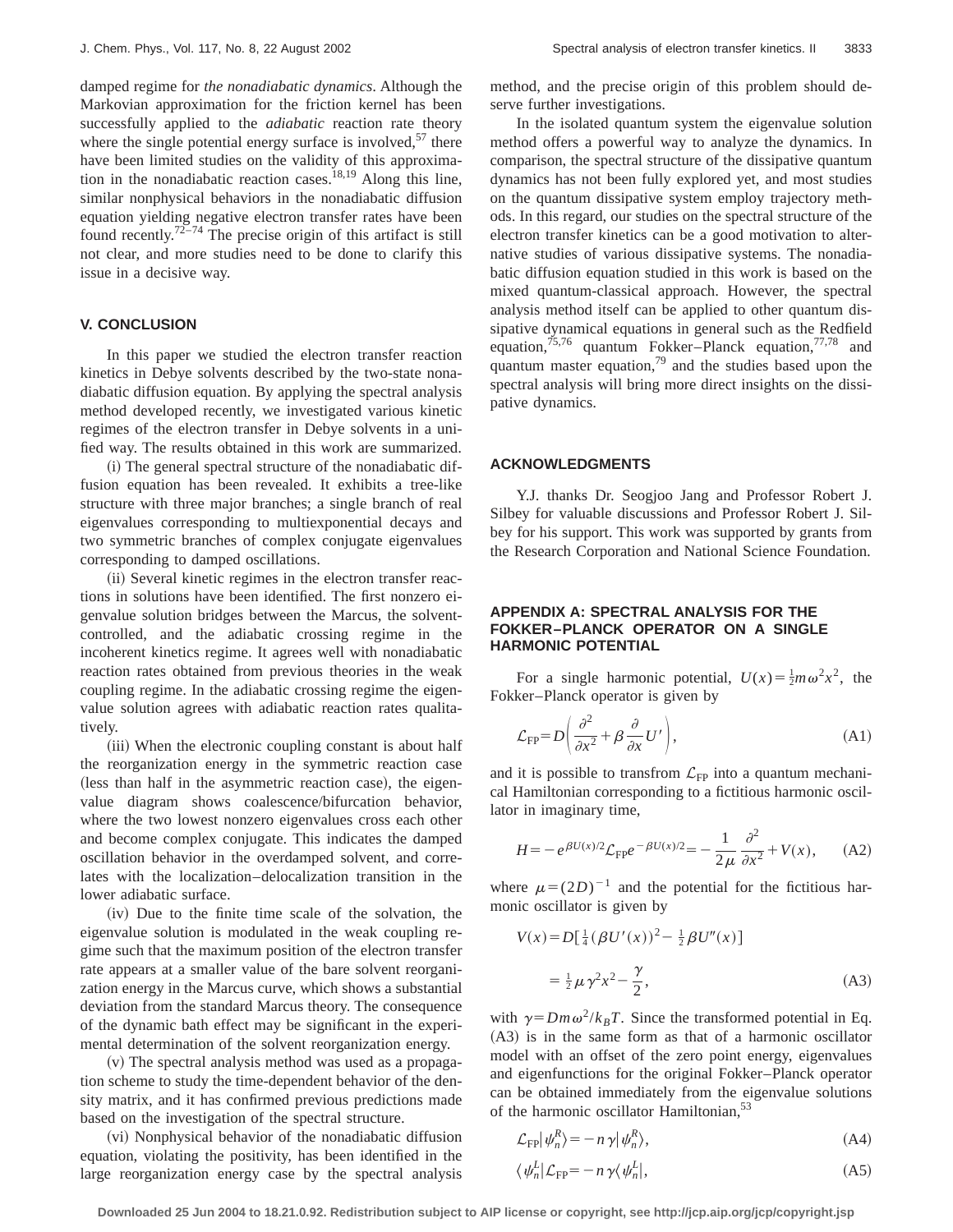where  $\psi_n^L(x) = H_n(x/\sqrt{2}x_0)/((2\pi)^{1/2}2^n n!x_0)^{1/2}$  and  $\psi_n^R(x)$  $= e^{-x^2/2x_0^2} \psi_n^L(x)$  with  $x_0 = \sqrt{k_B T/m \omega^2}$  and  $H_n$  being the *n*th order Hermite polynomial.

# **APPENDIX B: RATE EQUATIONS IN THE NONADIABATIC REGIME**

We briefly review the rate expressions in the nonadiabatic limit ( $\beta V \ll 1$ ).<sup>16,17</sup> First, we obtain a formal solution for  $\rho_{12}(E,t)$  in the time domain from Eq. (2.4),

$$
\rho_{12}(E,t) = iV \int_0^t d\tau \int_{-\infty}^{\infty} dE_0 G_{12}(E,\tau|E_0) [\rho_{11}(E_0,t-\tau)]
$$
  
-  $\rho_{22}(E_0,t-\tau)],$  (B1)

where  $G_{12}(E,t|E_0)$  is the Green's function for the operator,  $\mathcal{L}_{12}$ <sup>-</sup> $i\omega_{12}$ ,

$$
G_{12}(E,t|E_0) = \langle E|e^{(\mathcal{L}_{12} - i\omega_{12})t}|E_0\rangle.
$$
 (B2)

Substituting  $\rho_{12}$  and  $\rho_{21} = \rho_{12}^*$  from Eq. (B1) into the equations for  $\rho_{11}$  and  $\rho_{22}$  in Eqs. (2.2) and (2.3), we can obtain a closed set of integro-differential equations for  $\rho_{11}$  and  $\rho_{22}$ ,

$$
\frac{\partial}{\partial t} \rho_{ii}(E, t) = \mathcal{L}_{ii} \rho_{ii}(E, t) - 2V^2
$$
\n
$$
\times \text{Re} \int_{-\infty}^{\infty} dE_0 \int_0^t d\tau G_{12}(E, \tau | E_0)
$$
\n
$$
\times [\rho_{ii}(E_0, t - \tau) - \rho_{jj}(E_0, t - \tau)]. \tag{B3}
$$

In the weak coupling regime,  $\beta V \ll 1$ , the electron transfer process is characterized as nonadiabatic, and the transition between two electronic states takes place only when the bath polarization energy is close to the free energy gap, and  $\rho_{11}$  and  $\rho_{22}$  vary slowly compared with  $\rho_{12}$  and  $\rho_{21}$ . We can assume that the coherent Green's function  $G_{12}$  varies much faster than the population difference  $\rho_{11} - \rho_{22}$  in this case and that dominant contribution to the integral in Eq.  $(B3)$  comes from the short time region. Using these arguments we can approximately deconvolute the integrals and extend the upper limit of the integral to the infinity,

$$
2V^{2} \operatorname{Re} \int_{-\infty}^{\infty} dE_{0} \int_{0}^{t} d\tau G_{12}(E, \tau | E_{0})
$$
  
 
$$
\times [\rho_{11}(E_{0}, t-\tau) - \rho_{22}(E_{0}, t-\tau)]
$$
  
 
$$
\approx K(E) [\rho_{11}(E, t) - \rho_{22}(E, t)],
$$
 (B4)

where  $K(E)$  is the rate kernel and is given in terms of the coherent Green function  $G(E,t|E_0)$  defined in Eq. (B2), <sup>16,17</sup>

$$
K(E) = 2V^2 \text{ Re } \int_0^\infty d\tau \int_{-\infty}^\infty dE_0 G_{12}(E, \tau | E_0). \tag{B5}
$$

The approximations made here are well established in the normal regime of the electron transfer, but they are questionable in the inverted or activationless regime, and improvements on these regimes have been made.<sup>80</sup>

The nonadiabatic rates are given in terms of the coherent Green's function, 16,17

$$
k_{\text{NA}}^{i} = 2V^{2} \text{ Re } \int_{0}^{\infty} dt \int_{-\infty}^{\infty} dE
$$
  
 
$$
\times \int_{-\infty}^{\infty} dE_{0} G_{ij}(E, t | E_{0}) \rho_{ii}^{\text{eq}}(E_{0}). \tag{B6}
$$

The coherent Green's function,  $G_{12}(E,t|E_0)$ , can be evaluated first by transforming the Fokker–Planck operator into the harmonic oscillator Hamiltonian as done in Eq.  $(A2)$ ,

$$
H_{12}(E) = -e^{\beta \bar{U}(E)/2} (\mathcal{L}_{12}(E) - i \omega_{12}(E)) e^{-\beta \bar{U}(E)/2}
$$

$$
= -\frac{1}{2m} \frac{\partial^2}{\partial \tilde{E}^2} + \frac{1}{2} m \Omega^2 \tilde{E}^2 - i \tilde{\epsilon}, \tag{B7}
$$

where  $m=1/(2D_E)=1/(2\Omega\Delta^2)$ . Two complex energy variables are defined by  $\tilde{E} = E + i(2\Delta^2/\Omega)$  and  $\tilde{\epsilon} = \epsilon$  $+i((\Delta^2/\Omega) - (\Omega/2))$ . Since  $H_{12}$  is a simple harmonic oscillator Hamiltonian with respect to the complex energy variable  $\tilde{E}$ , we can calculate its propagator,  $\langle \tilde{E} | e^{-H_{12}t} | \tilde{E}_0 \rangle$ .<sup>81</sup> Then, we can express  $G_{12}(E,t|E_0)$  in Eq. (B2) explicitly,

$$
G_{12}(E,t|E_0) = \frac{1}{\sqrt{4\pi\Delta^2 \sinh(\Omega t)}} \exp\left[-\left(\frac{1+\coth(\Omega t)}{4\Delta^2}\right)E^2 + \frac{EE_0}{2\Delta^2 \sinh(\Omega t)} - \left(\frac{1-\coth(\Omega t)}{4\Delta^2}\right)E_0^2 - \frac{i}{\Omega}
$$

$$
\times \tanh\left(\frac{\Omega t}{2}\right)(E+E_0) + \frac{2\Delta^2}{\Omega^2}\tanh\left(\frac{\Omega t}{2}\right) + i\vec{\epsilon}t\right].
$$
\n(B8)

Straightforward Gaussian integrations over the space coordinates in Eq.  $(B6)$  result in Eq.  $(3.8)$ .

Depending on the time scale of the bath,  $\Omega$ , and the amount of the polarization energy fluctuation,  $\Delta = \sqrt{2\lambda k_B T}$ , the nonadiabatic reaction rates in Eq.  $(3.8)$  have two different limits.<sup>67</sup> In the static bath limit ( $\Omega \ll \Delta$ ), we take the short time limit  $\Omega t \le 1$  of  $g(t)$  in Eq. (3.9),  $g(t) \approx \frac{1}{2} \Delta^2 t^2$ , then the nonadiabatic transition rate yields the Marcus rate given in Eq. (3.10) after a Gaussian integration. The maxima of  $k_{NA}^1$ and  $k_{\text{NA}}^2$  are separated by 2 $\lambda$  in this case and this is analogous to the Stokes shift observed in condensed phase spectroscopy.<sup>67,68</sup> When the dynamics of bath degrees of freedom is very fast  $(\Omega \ge \Delta)$ , we can take the long time limit  $\Omega t \ge 1$  of  $g(t)$ ,  $g(t) \approx (\Delta^2/\Omega - i\lambda)t$ , which leads to,

$$
k_{\text{NA}}^1 \approx k_{\text{NA}}^2 \approx \frac{2V^2\gamma}{\epsilon^2 + \gamma^2},\tag{B9}
$$

where  $\gamma = \Delta^2/\Omega$ . The Stokes shift between  $k_{\text{NA}}^1$  and  $k_{\text{NA}}^2$  has now disappeared as a result of fast fluctuation of the solvent polarization energy.

The solvent diffusion rate is given in terms of the population Green's function  $G_{ii}(E,t|E_0)$  at the crossing point *E*  $E_0 = \epsilon$  in Eq. (3.12). Since  $\mathcal{L}_{ii}$  is given by the Fokker– Planck operator with a displaced harmonic potential for each electronic state, the population Green's functions  $G_{ii}$  are easily obtained<sup>53,81</sup>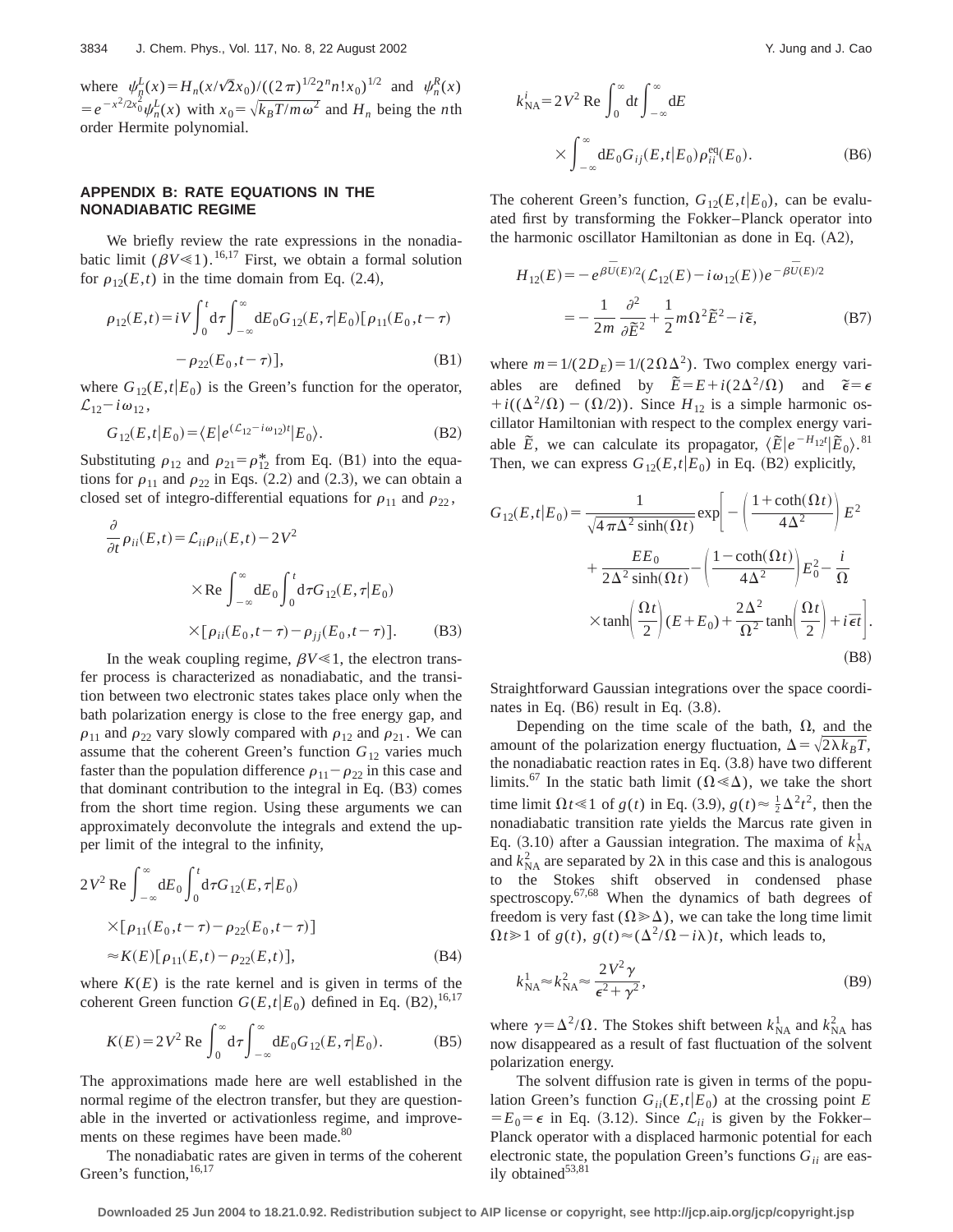$$
G_{ii}(E,t|E_0) = \frac{1}{\sqrt{2\pi\Delta^2(1-e^{-2\Omega t})}}
$$
  
× exp $\left(-\frac{(E\pm\lambda-(E_0\pm\lambda)e^{-\Omega t})^2}{2\Delta^2(1-e^{-2\Omega t})}\right)$ , (B10)

$$
k_{\mathrm{D}}^i{\approx}\begin{cases}\frac{\Omega}{\ln 2}\bigg[1{-}\bigg(\frac{2}{\ln 2}\bigg)\beta E_b^i{+}\bigg(\bigg(\frac{2}{\ln 2}\bigg)^2{-}\frac{2}{3\ln 2}\bigg)(\beta E_b^i)^2{+}\cdots\bigg]\hspace{0.3cm}\beta E_b^i\\\Omega\sqrt{\frac{\beta E_b^i}{\pi}}{\exp(-\beta E_b^i)}\hspace{0.3cm}\beta E_b^i{\geqslant}1,\end{cases}
$$

where  $E_b^i$  is the forward (*i*=1) or backward (*i*=2) reduced barrier height,  $E_b^i = (\epsilon \pm \lambda)^2/(4\lambda)$ .

The Zusman's solution given in Ref. 10 amounts to two approximations made in the nonadiabatic solution. First, it is assumed that electron transfer occurs only when the solvation polarization energy  $E$  matches with the energy bias  $\epsilon$ , which yields,

$$
K(E) \approx 2\pi V^2 \delta(E - \epsilon). \tag{B12}
$$

In this case, Eq.  $(3.2)$  is further reduced to the localized transition model, and the nonadiabatic transition rates  $k_{NA}^i$ reduces to the original Marcus expressions given in Eq.  $(3.10)$ . The second approximation made by Zusman is that the solvent diffusion rates are approximated by their highbarrier limits given in Eq. (B11) for  $\beta E_b^i \ge 1$ , which can be written as

$$
k_{\rm D}^i \approx \Omega \left| \lambda \pm \epsilon \right| \rho_{ii}^{\rm eq}(\epsilon). \tag{B13}
$$

- ${}^{1}$ R. A. Marcus, Annu. Rev. Phys. Chem. **15**, 155 (1964).
- $2R$ . A. Marcus and N. Sutin, Biochim. Biophys. Acta 811, 265 (1985).
- 3P. F. Barbara, T. J. Meyer, and M. A. Ratner, J. Phys. Chem. **100**, 13148  $(1996).$
- <sup>4</sup>M. H. Vos, F. Rappaport, J.-C. Lambry, J. Breton, and J.-L. Martin, Nature (London) 363, 320 (1993).
- 5D. M. Jonas, S. E. Bradford, S. A. Passino, and G. R. Fleming, J. Phys. Chem. 99, 2594 (1995).
- 6D. C. Arnett, P. Vohringer, and N. F. Scherer, J. Am. Chem. Soc. **117**, 12262 (1995).
- 7R. A. Kuharski, J. S. Bader, D. Chandler, M. Sprik, M. L. Klein, and R. W. Impey, J. Chem. Phys. **89**, 3248 (1988).
- <sup>8</sup> J. S. Bader, R. A. Kuharski, and D. Chandler, J. Chem. Phys. **93**, 230  $(1990).$
- $9^9$ A. Warshel and W. W. Parson, Annu. Rev. Phys. Chem. **42**, 279 (1991).
- <sup>10</sup>L. D. Zusman, Chem. Phys. **49**, 295 (1980).
- $11$ B. I. Yakobson and A. I. Burshtein, Chem. Phys. **49**, 385 (1980).
- $12$  D. F. Calef and P. G. Wolynes, J. Phys. Chem. **87**, 3387 (1983).
- 13A. Garg, J. N. Onuchic, and V. Ambegaokar, J. Chem. Phys. **83**, 4491  $(1985).$
- <sup>14</sup> J. T. Hynes, J. Phys. Chem. **90**, 3701 (1986).
- <sup>15</sup> I. Rips and J. Jortner, J. Chem. Phys. **87**, 2090 (1987).
- $^{16}$ M. Sparpaglione and S. Mukamel, J. Chem. Phys. 88, 3263 (1988).
- <sup>17</sup> D. Y. Yang and R. I. Cukier, J. Chem. Phys. **91**, 281 (1989).
- <sup>18</sup> S. Roy and B. Bagchi, J. Chem. Phys. **100**, 8802 (1994).
- <sup>19</sup> J. Tang, J. Chem. Phys. **104**, 9408 (1996).
- <sup>20</sup> J. T. Stockburger and C. H. Mak, J. Chem. Phys. **105**, 8126 (1996).
- $^{21}$ M. Cho and R. J. Silbey, J. Chem. Phys.  $103$ , 595 (1995).
- <sup>22</sup> J. Cao and Y. Jung, J. Chem. Phys. **112**, 4716 (2000).
- <sup>23</sup> Adv. Chem. Phys., Electron Transfer from Isolated Molecules to Biomol-

 $(B11)$ 

with  $+(-)$  sign for  $i=1(2)$ , and the solvent diffusion rates can be calculated.

In the cases of high and low barrier limits, the solvent diffusion rate given in an integral form in Eq.  $(3.12)$  can be approximately evaluated,

$$
\beta E_b^i{\ll}1
$$

- *ecules*, edited by J. Jortner and M. Bixon (Wiley, New York, 1999), Vol. 106, Parts 1 and 2.
- <sup>24</sup> J. N. Gehlen, M. Marchi, and D. Chandler, Science **263**, 499 (1994).
- 25W. B. Davis, W. A. Svec, M. A. Ratner, and M. R. Wasielewski, Nature (London) 396, 60 (1998).
- <sup>26</sup> I. B. Martini, E. R. Barthel, and B. Schwartz, Science **293**, 462 (2001).
- $^{27}$ R. I. Cukier and D. G. Nocera, Annu. Rev. Phys. Chem. **49**, 337 (1998).
- <sup>28</sup> R. I. Cukier, J. Phys. Chem. **100**, 15428 (1996).
- $^{29}$  A. Soudackov and S. Hammes-Schiffer, J. Chem. Phys.  $113$ ,  $2385$   $(2000)$ .
- <sup>30</sup> S. Shin and S. I. Cho, Chem. Phys. **259**, 27 (2000).
- <sup>31</sup> J. A. Roberts, J. P. Kirby, and D. G. Nocera, J. Am. Chem. Soc. **117**, 8051  $(1995).$
- <sup>32</sup> M. J. Weaver, Chem. Rev. 92, 463 (1992).
- <sup>33</sup>P. Chen and T. J. Meyer, Chem. Rev. 98, 1439 (1998).
- 34D. E. Khoshtariya, T. D. Dolidze, L. D. Zusman, and D. H. Waldeck, J. Phys. Chem. A 105, 1818 (2001).
- <sup>35</sup>H. Frauenfelder and P. G. Wolynes, Science 229, 337 (1985).
- <sup>36</sup>P. G. Wolynes, J. Chem. Phys. **86**, 1957 (1986).
- <sup>37</sup> I. Rips and E. Pollak, J. Chem. Phys. **103**, 7912 (1995).
- <sup>38</sup> I. Rips, J. Chem. Phys. **104**, 9795 (1996).
- <sup>39</sup> I. V. Alexandrov, Z. Naturforsch. A **36**, 902 (1981).
- 40A. Lucke, C. H. Mak, R. Egger, J. Ankerhold, J. Stockburger, and H. Grabert, J. Chem. Phys. **107**, 8397 (1997).
- 41D. G. Evans, A. Nitzan, and M. A. Ratner, J. Chem. Phys. **108**, 6387  $(1998)$ .
- <sup>42</sup> Y. Jung, R. J. Silbey, and J. Cao, J. Phys. Chem. A **103**, 9460 (1999).
- <sup>43</sup> A. A. Golosov and D. R. Reichman, J. Chem. Phys. **115**, 9848 (2001).
- <sup>44</sup> A. A. Golosov and D. R. Reichman, J. Chem. Phys. **115**, 9862 (2001).
- <sup>45</sup> J. Cao, Chem. Phys. Lett. **312**, 606 (1999).
- <sup>46</sup> J. N. Onuchic and P. G. Wolynes, J. Chem. Phys. **98**, 2218 (1993).
- 47A. J. Leggett, S. Chakravarty, A. T. Dorsey, P. A. Fisher, A. Garg, and W. Zwerger, Rev. Mod. Phys. **59**, 1 (1987).
- <sup>48</sup>X. Song and A. A. Stuchebrukhov, J. Chem. Phys. **99**, 969 (1993).
- <sup>49</sup> M. Topaler and N. Makri, J. Chem. Phys. **101**, 7500 (1994).
- 50H. Wang, X. Song, D. Chandler, and W. H. Miller, J. Chem. Phys. **110**, 4828 (1999).
- <sup>51</sup>U. Weiss, *Quantum Dissipative Systems* (World Scientific, Singapore, 1992).
- <sup>52</sup> J. Simons, Chem. Phys. 2, 27 (1973).
- <sup>53</sup> H. Risken, *The Fokker-Planck Equation* (Springer-Verlag, New York, 1984).
- <sup>54</sup> N. Hatano and D. R. Nelson, Phys. Rev. B **58**, 8384 (1998).
- 55K. A. Dahmen, D. R. Nelson, and N. M. Shnerb, cond-mat/9903276, 1999.
- 56K. A. Dahmen, D. R. Nelson, and N. M. Shnerb, J. Math. Biol. **41**, 1  $(2000).$
- <sup>57</sup>P. Hänggi, P. Talkner, and M. Borkovec, Rev. Mod. Phys. **62**, 251 (1990).
- <sup>58</sup> M. Cho and R. J. Silbey, J. Chem. Phys. **106**, 2654 (1997).
- <sup>59</sup> D. E. Makarov and M. Topaler, Chem. Phys. Lett. **245**, 343 (1995).
- <sup>60</sup> J. Cao, C. Minichino, and G. A. Voth, J. Chem. Phys. **103**, 1391 (1995).
- $^{61}$ C. D. Schwieters and G. A. Voth, J. Chem. Phys.  $108$ ,  $1055$  (1998).